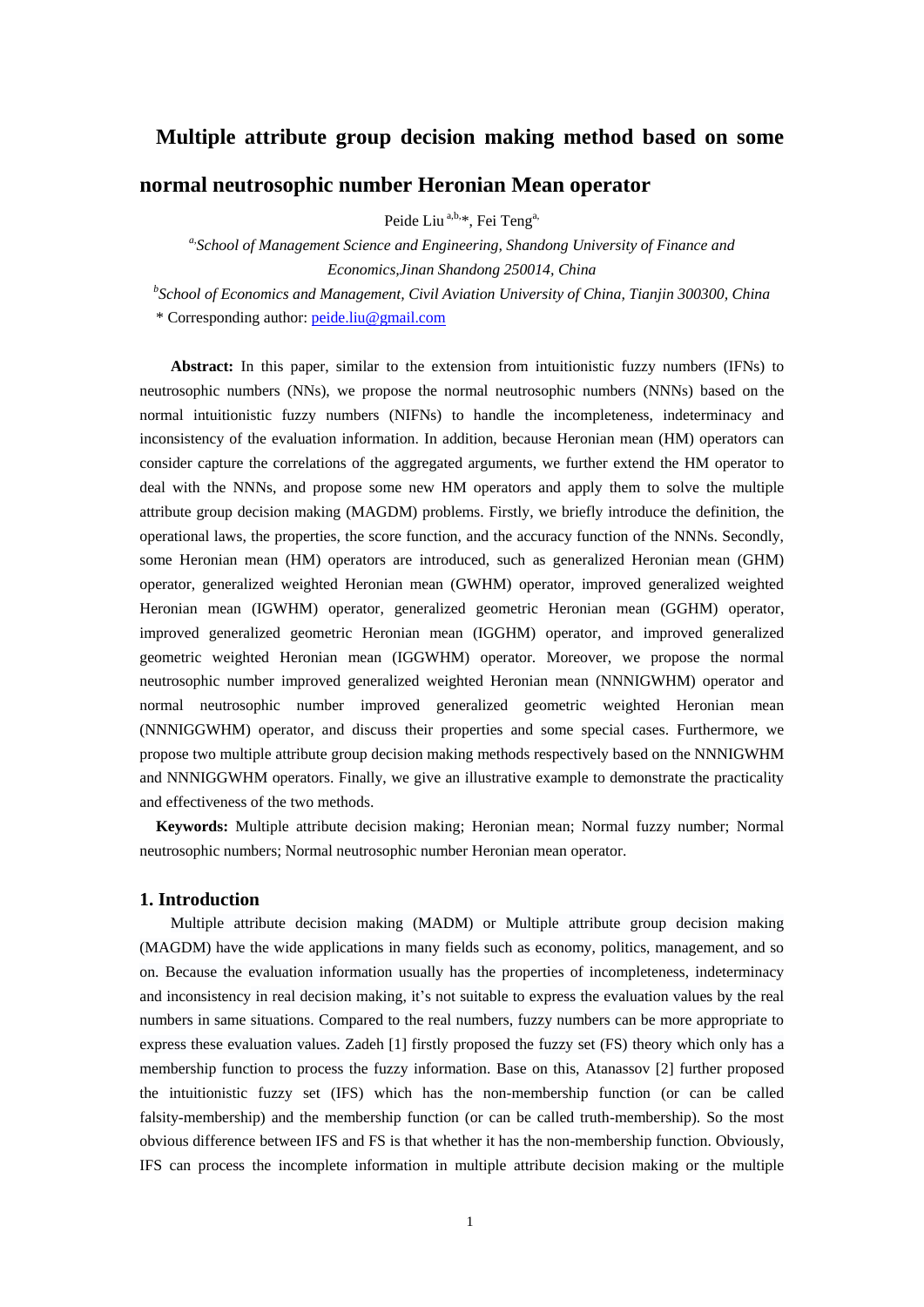attribute group decision making (MAGDM), but it cannot process the indeterminate information and inconsistent information. The reason is that the hesitation degree (or can be called indeterminacy -membership) has been neglected. So, Smarandache [3] added an independent indeterminacy -membership function to IFS and further proposed the neutrosophic set (NS). In other words, the neutrosophic set (NS) is made up of truth-membership, falsity-membership and indeterminacy-membership. We can find IFS is the special case of NS in which the three parts are completely independent. NS has attracted more and more attention. Wang et al. [4, 5] proposed a single valued neutrosophic set (SVNS) and further proposed the interval neutrosophic set (INS) in which the truth-membership, indeterminacy-membership, and false-membership were expressed by interval numbers. In addition, the normal distribution, which widely existed in the natural phenomena or social phenomena, has been widely applied in many fields. To this day, the research about the normal distribution is limited. Yang and Ko [6] firstly proposed the normal fuzzy numbers (NFNs) which was used to describe the normal distribution phenomena. Wang and Li [7] further proposed the normal intuitionistic fuzzy numbers (NIFNs), and their corresponding operations, the score function, the comparative method and so on. But neither NS nor INS considers the normal distribution. So similar to the extension from IFS to NS, it is very necessary to combine the normal distribution with the NS and to define a new concept which can describe this type of information i.e., we can give the definition of the normal neutrosophic set (INS) and the relative theorems in this paper.

The information aggregation operators have attracted more and more attention[8-21], and they have become a hot research topic. Heronian mean (HM) operator is an important aggregation operator which can be used to capture the correlations of the aggregated arguments. Beliakov [8] firstly proved that Heronian mean was an aggregation operator. It is a pity that Beliakov didn't do further researches the HM operator. Based on this, Skora [9, 10] further proposed the generalized Heronian means(GHM) operator, and discussed the generalized arithmetic Heronian mean (GAHM)operator and generalized geometric Heronian mean(GGHM) operator. Yu and Wu [11] further proposed generalized interval-valued intuitionistic fuzzy Heronian mean (GIVIFHM) operator and generalized interval-valued intuitionistic fuzzy weighted Heronian mean (GIVIFWHM) operator, which is an extension from crisp numbers to interval intuitionistic fuzzy numbers. Yu [12] proposed some intuitionistic fuzzy aggregation operators based on HM, including the intuitionistic fuzzy geometric Heronian mean (IFGHM) operator and the intuitionistic fuzzy geometric weighed Heronian mean (IFGWHM) operator. At the same time, Yu [12] further discussed the relative theorems and found that IFGWHM operator has not reducibility and idempotency. Obviously, there is not the research on the HM operators for the normal neutrosophic numbers. Liu et al. [20] proposed some intuitionistic uncertain linguistic Heronian mean operators and applied them to multiple attribute group decision making, and developed the decision-making method based on these operators. Chen and Liu [21] proposed the intuitionistic trapezoidal fuzzy general Heronian OWA operator, and the multi-attribute decision-making approach based on this operator.

Normal neutrosophic number (NNN) is produced by combining the normal fuzzy number and the neutrosophic number, so it is a generalization of FS, IFS, NS, NFN, and so on, and it not only can handle incompleteness, indeterminacy and inconsistency of evaluation information but also can handle the information of normal distribution. Obviously, it can provide an easier way to express the uncertain information. In addition, Heronian mean (HM) operator can capture the correlations of the aggregated arguments. However, the traditional HM operator can only process the crisp number and not NNNs, So, it is very necessary to extend HM operator to process the information with NNNs. In this paper, we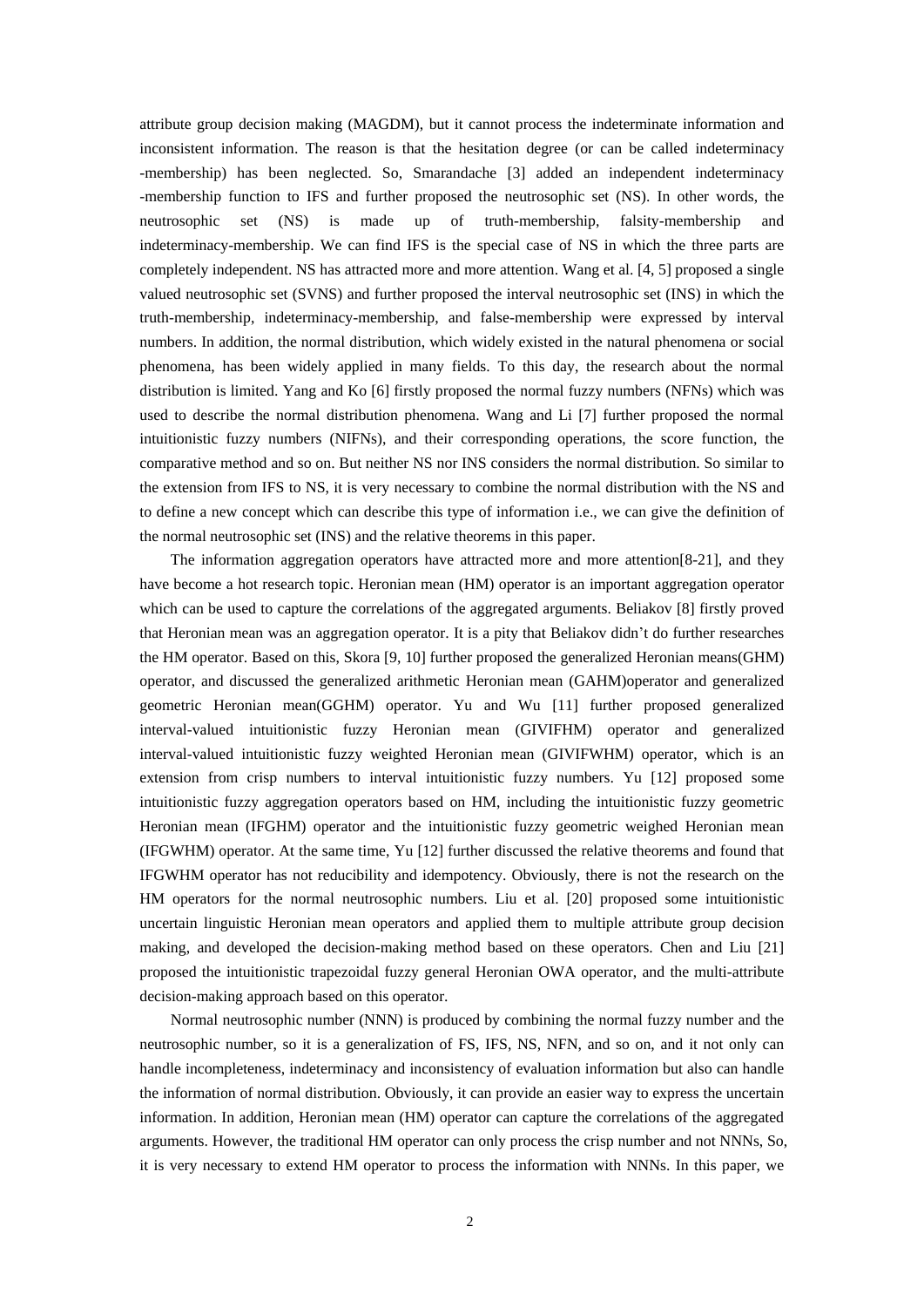will propose some normal neutrosophic number Heronian mean (NNNHM) operators, including the normal neutrosophic number improved generalized weighted Heronian mean (NNNIGWHM) operator and the normal neutrosophic number improved generalized geometric weighted Heronian mean (NNNIGGWHM) operator, and then we will apply them to MAGDM problems.

In order to achieve this goal, the remainder of this paper is shown as follows. In section 2, we briefly introduce the basic concepts, the operation rules and the relevant characteristics of NNNs and some Heronian mean operators and their properties, including generalized Heronian mean(GHM) operator, generalized geometric Heronian mean(GGHM) operator and generalized improved Heronian mean(GIHM) operator. In section 3, we propose the normal neutrosophic numbers improved generalized weighted Heronian mean (NNNIGWHM) operator, the normal neutrosophic numbers improved generalized weighted geometric Heronian mean (NNNIGGWHM) operator. In section 4, the multiple attribute group decision making methods based on NNNIGWHM operator and NNNIGGWHM operators were proposed. In section 5, we give an numerical example to prove the function of the proposed method.

## **2. Preliminaries**

#### **2.1 The normal intuitionistic fuzzy set and the neutrosophic set**

**Definition 1**[22]. Let X be a real number set. A denoted as  $A = (a, \sigma)$  is an normal fuzzy number (NFN) when its membership function is expressed as :

$$
A(x) = e^{-\left(\frac{x-a}{\sigma}\right)^2} \quad (\sigma > 0)
$$
 (1)

The set of all normal fuzzy numbers is denoted as  $\tilde{N}$ .

**Definition 2**[23, 24]. Let X be an ordinary finite non-empty set and  $(a, \sigma) \in \tilde{N}$ ,  $A = \langle (a, \sigma), \mu_A, \nu_A \rangle$ 

is a normal intuitionistic fuzzy number (NIFN) if its membership function satisfies:

$$
\mu_A(x) = \mu_A e^{-\left(\frac{x-a}{\sigma}\right)^2}, x \in X
$$
\n<sup>(2)</sup>

and its non-membership function satisfies:

$$
V_A(x) = 1 - (1 - V_A)e^{-\left(\frac{x-a}{\sigma}\right)^2}, x \in X.
$$
\n(3)

where  $0 \le \mu_A(x) \le 1, 0 \le \nu_A(x) \le 1, 0 \le \mu_A + \nu_A \le 1$ . When  $\mu_A = 1$  and  $\nu_A = 0$ , the NIFN will be a NFN. Compared to NFN, NIFN adds the non-membership function that expresses the degree of alternatives not belonging to  $(a, \sigma)$ . In addition,  $\pi_A(x) = 1 - \mu_A(x) - \nu_A(x)$  expresses the degree of hesitance.

**Definition 3** [3]. Let  $X$  be a universe of discourse, with a generic element in  $X$  denoted by x. A neutrosophic set A in *X* is

$$
A = \left\langle \left\langle x, \left( T_A(x), I_A(x), F_A(x) \right) \right\rangle \mid x \in X \right\rangle \tag{4}
$$

where,  $T_A(x)$  is the truth-membership function,  $I_A(x)$  is the indeterminacy-membership function,

and  $F_A(x)$  is the falsity-membership function.  $T_A(x)$ ,  $I_A(x)$  and  $F_A(x)$  are real standard or nonstandard subsets of  $\left[0^{-},1^{+}\right[$ .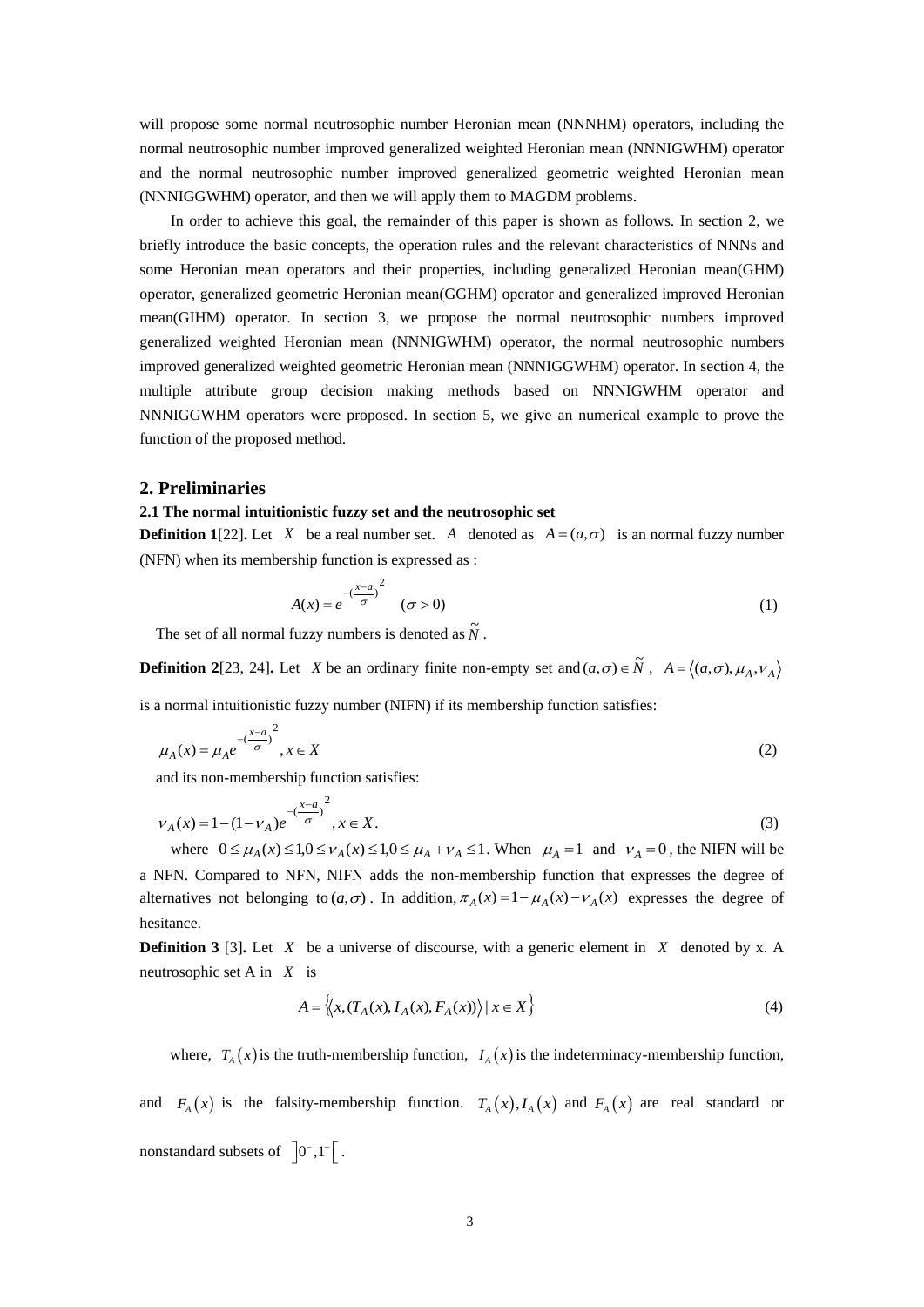There is no restriction on the sum of  $T_A(x)$ ,  $I_A(x)$  and  $F_A(x)$ , so  $0^- \le T_A(x) + I_A(x) + F_A(x) \le 3^+$ .

The neutrosophic set was difficult to apply to real life because it was proposed from philosophical point of view. So Wang et al. [4] further narrow it to the single valued neutrosophic set (SVNS) from scientific or engineering point of view. Obviously, SVNS is a generalization of classical set, fuzzy set, intuitionistic fuzzy set and paraconsistent sets etc., and it was defined as follows.

**Definition 4** [4]. Let X be a universe of discourse, with a generic element in X denoted by x. A single valued neutrosophic set A in *X* is

$$
A = \left\langle \left\langle x, \left(T_A(x), I_A(x), F_A(x)\right) \right\rangle \middle| \ x \in X \right\rangle \tag{5}
$$

Where  $T_A(x)$  is the truth-membership function,  $I_A(x)$  is the indeterminacy-membership

function, and  $F_A(x)$  is the falsity-membership function. For each point x in X, we have  $T_A(x)$ ,  $I_A(x)$ ,  $F_A(x) \in [0,1]$ , and  $0 \le T_A(x) + I_A(x) + F_A(x) \le 3$ .

#### **2.2 The normal neutrosophic set**

Because the neutrosophic number can provide the independent indeterminacy-membership function, and it is a generalization of fuzzy set, intuitionistic fuzzy set and paraconsistent sets etc. Motived by the normal intuitionistic fuzzy number which is produced by combining the normal fuzzy number and intuitionistic fuzzy number, we will propose the normal neutrosophic number by combining the normal fuzzy number and neutrosophic number, which will be a generalization of the normal intuitionistic fuzzy number. We can give the definition of the neutrosophic number as follows.

**Definition** 5. Let X be a universe of discourse, with a generic element in X denoted by x, and  $(a, \sigma) \in \tilde{N}$ , A normal neutrosophic set A in X is

$$
A = \left\{ \left\langle x, \left( a, \sigma \right), \left( T_A(x), I_A(x), F_A(x) \right) \right\rangle \mid x \in X \right\}
$$
\n
$$
(6)
$$

where,  $T_A(x)$ ,  $I_A(x)$  and  $F_A(x)$  are the truth-membership function, the indeterminacy-membership

function, and the falsity-membership function. For each point x in X, we have  $T_A(x)$ ,  $I_A(x)$ ,  $F_A(x) \in [0,1]$ , and  $0 \le T_A(x) + I_A(x) + F_A(x) \le 3$ .

Further, we can call the  $\langle (a, \sigma), (T_A(x), I_A(x), F_A(x)) \rangle$  as a normal neutrosophic number (NNN).

**Definition** 6. Let  $\tilde{a}_1 = \langle (a_1, \sigma_1), (T_1, I_1, F_1) \rangle$  and  $\tilde{a}_2 = \langle (a_2, \sigma_2), (T_2, I_2, F_2) \rangle$  be two NNNs, then the operational laws are defined as follows.

$$
\text{operational laws are defined as follows.}
$$
\n
$$
(1) \tilde{a}_1 \oplus \tilde{a}_2 = \langle (a_1 + a_2, \sigma_1 + \sigma_2), (T_1 + T_2 - T_1 T_2, I_1 I_2, F_1 F_2) \rangle \tag{7}
$$

$$
(2)\tilde{a}_1 \otimes \tilde{a}_2 = \left\langle (a_1 a_2, a_1 a_2 \sqrt{\frac{\sigma_1^2}{a_1^2} + \frac{\sigma_2^2}{a_2^2}}), (T_1 T_2, I_1 + I_2 - I_1 I_2, F_1 + F_2 - F_1 F_2) \right\rangle
$$
\n(8)

(3) 
$$
\lambda \tilde{a}_1 = \langle (\lambda a_1, \lambda \sigma_1), (1 - (1 - T_1)^{\lambda}, I_1^{\lambda}, F_1^{\lambda}) \rangle \quad \lambda > 0
$$
 (9)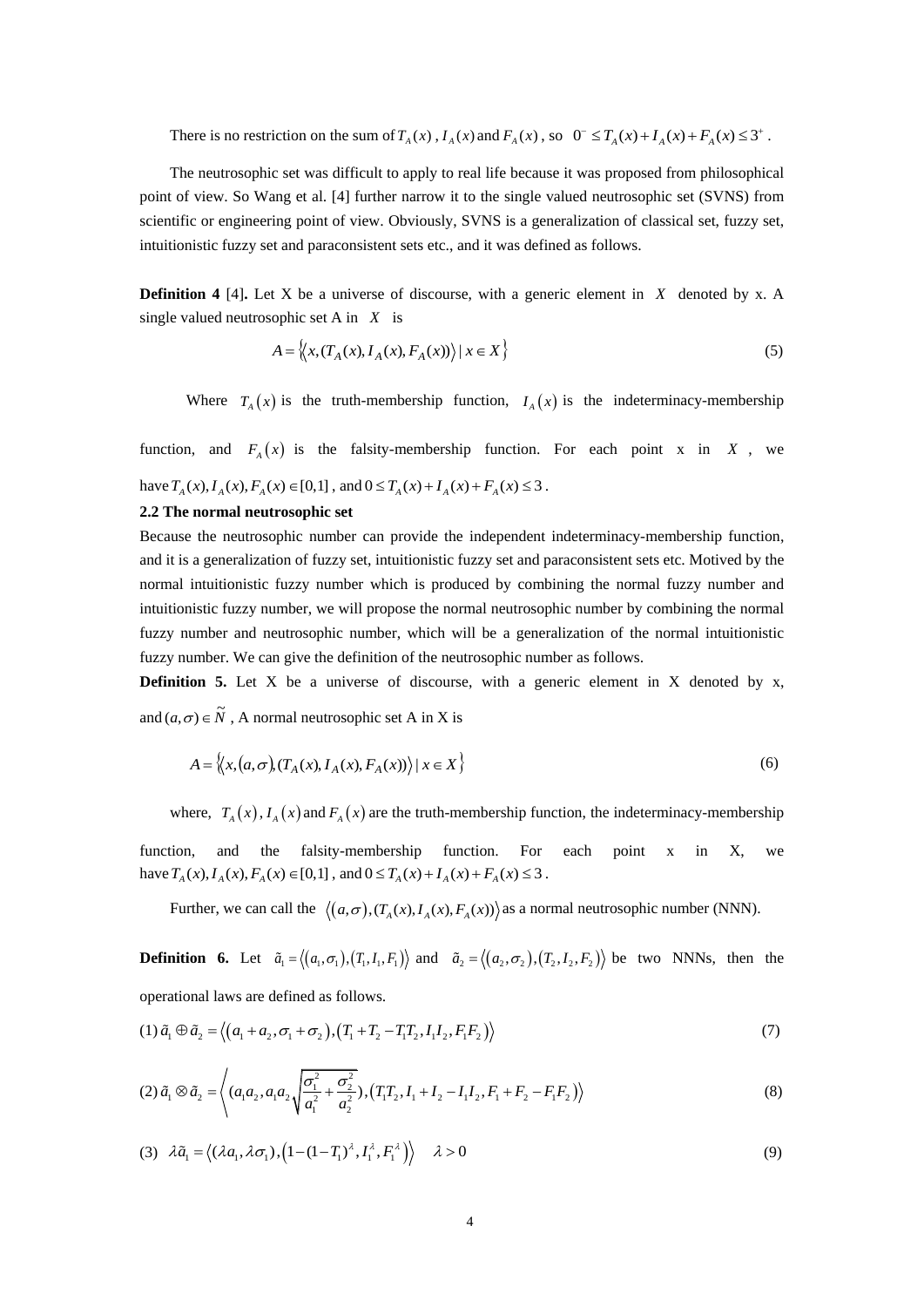$$
(4)\tilde{a}_1^{\lambda} = \left\langle (a_1^{\lambda}, \lambda^{1/2} a_1^{\lambda-1} \sigma_1), (T_1^{\lambda}, 1 - (1 - I_1)^{\lambda}, 1 - (1 - F_1)^{\lambda}) \right\rangle \lambda > 0
$$
\n(10)

In the following, we will discuss some properties about the operational laws shown as follows.

**Theorem 1.** Let  $\tilde{a}_1 = \langle (a_1, \sigma_1), (T_1, I_1, F_1) \rangle$  and  $\tilde{a}_2 = \langle (a_2, \sigma_2), (T_2, I_2, F_2) \rangle$  be two NNNs, and  $\eta, \eta_1, \eta_2 > 0$ ,

then we have

$$
(1)\tilde{a}_1 \oplus \tilde{a}_2 = \tilde{a}_2 \oplus \tilde{a}_1 \tag{11}
$$

$$
(2)\tilde{a}_1 \otimes \tilde{a}_2 = \tilde{a}_2 \otimes \tilde{a}_1
$$
  
\n
$$
(3)\eta(\tilde{a}_1 \oplus \tilde{a}_2) = \eta \tilde{a}_1 \oplus \eta \tilde{a}_2
$$
  
\n(13)

$$
(4)\eta_1 \tilde{a}_1 \oplus \eta_2 \tilde{a}_1 = (\eta_1 + \eta_2)\tilde{a}_1
$$
\n
$$
(14)
$$

$$
(5)\tilde{a}_1^{\eta} \otimes \tilde{a}_2^{\eta} = (\tilde{a}_1 \otimes \tilde{a}_2)^{\eta}
$$

$$
(6)\tilde{a}_1^{\eta_1} \otimes \tilde{a}_1^{\eta_2} = \tilde{a}_1^{\eta_1 + \eta_2} \tag{16}
$$

### **Proof.**

(1) The formula (11) is obviously right according to the operational rule (1) expressed by (7).

(2) The formula (12) is obviously right according to the operational rule (2) expressed by (8). (3) For the left of formula (13), we have

$$
\eta(\tilde{a}_1 \oplus \tilde{a}_2) = \eta \langle (a_1 + a_2, \sigma_1 + \sigma_2), (T_1 + T_2 - T_1 T_2, I_1 I_2, F_1 F_2) \rangle
$$
  
=  $\langle (\eta(a_1 + a_2), \eta(\sigma_1 + \sigma_2)), (1 - (1 - (T_1 + T_2 - T_1 T_2))'', (I_1 I_2)', (F_1 F_2)') \rangle$   
=  $\langle (\eta(a_1 + a_2), \eta(\sigma_1 + \sigma_2)), (1 - ((1 - T_1)(1 - T_2))'', (I_1 I_2)', (F_1 F_2)') \rangle$ 

and for the right of formula (13), we have  
\n
$$
= \langle (\eta a_1 + \eta a_2, \eta \sigma_1 + \eta \sigma_2), ((1 - (1 - T_1)^{\eta}) + (1 - (1 - T_2)^{\eta}) - (1 - (1 - T_1)^{\eta})(1 - (1 - T_2)^{\eta}, I_1^{\eta} I_2^{\eta}, F_1^{\eta} F_2^{\eta}) \rangle
$$
\n
$$
= \langle (\eta (a_1 + a_2), \eta (\sigma_1 + \sigma_2)), (1 - ((1 - T_1)(1 - T_2))^{\eta}, (I_1 I_2)^{\eta}, (F_1 F_2)^{\eta} ) \rangle
$$

So, we can get  $\eta(\tilde{a}_1 \oplus \tilde{a}_2) = \eta \tilde{a}_1 \oplus \eta \tilde{a}_2$ , which completes the proof of formula(13). (4) For the left of formula (14), we have

$$
\eta_1 \tilde{a}_1 \oplus \eta_2 \tilde{a}_1 = \left\langle (\eta_1 a_1, \eta_1 \sigma_1), (1 - (1 - T_1)^{\eta_1}, I_1^{\eta_1}, F_1^{\eta_1}) \right\rangle \oplus \left\langle (\eta_2 a_1, \eta_2 \sigma_1), (1 - (1 - T_1)^{\eta_2}, I_1^{\eta_2}, F_1^{\eta_2}) \right\rangle
$$
  
\n
$$
= \left\langle (\eta_1 a_1 + \eta_2 a_1, \eta_1 \sigma_1 + \eta_2 \sigma_1), (1 - (1 - T_1)^{\eta_1} + 1 - (1 - T_1)^{\eta_2} - (1 - (1 - T_1)^{\eta_1})(1 - (1 - T_1)^{\eta_2}), I_1^{\eta_1} I_1^{\eta_2}, F_1^{\eta_1} F_1^{\eta_2}) \right\rangle
$$
  
\n
$$
= \left\langle ((\eta_1 + \eta_2) a_1, (\eta_1 + \eta_2) \sigma_1), (1 - (1 - T_1)^{\eta_1 + \eta_2}, I_1^{\eta_1 + \eta_2}, F_1^{\eta_1 + \eta_2}) \right\rangle
$$
  
\n
$$
= (\eta_1 + \eta_2) \tilde{a}_1
$$

So, we can get the formula (14) is right. (5)For the left of the formula (15), we have

$$
\tilde{a}_1^{\eta} \otimes \tilde{a}_2^{\eta} = \left\langle \left( a_1^{\eta}, \eta^{\frac{1}{2}} a_1^{\eta-1} \sigma_1 \right), \left( T_1^{\eta}, 1 - (1 - I_1)^{\eta}, 1 - (1 - F_1)^{\eta} \right) \right\rangle
$$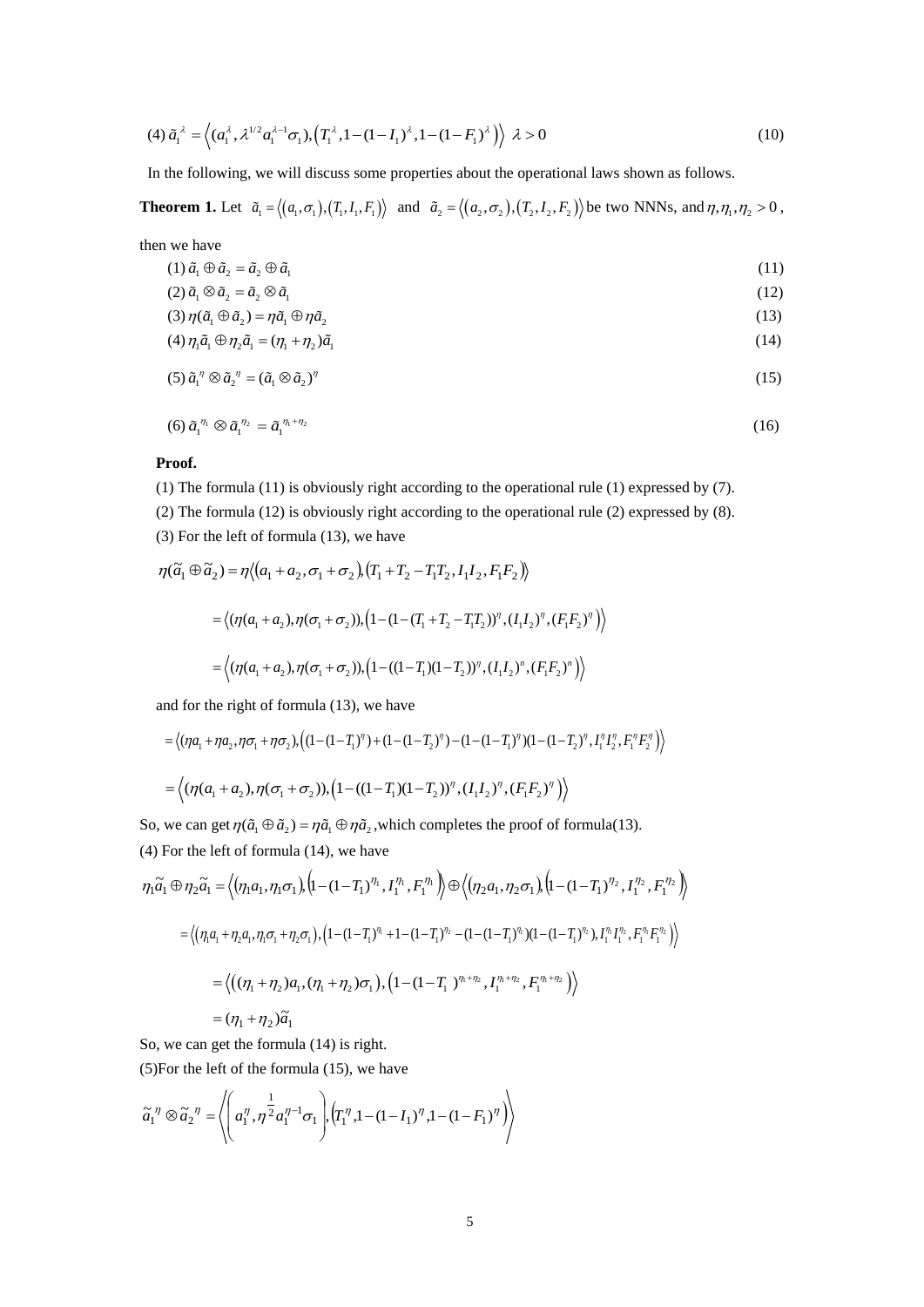$$
\begin{split}\n&\otimes \left\langle \left( a_{2}^{\eta}, \eta^{\frac{1}{2}} a_{2}^{\eta-1} \sigma_{2} \right), \left( T_{2}^{\eta}, 1 - (1 - I_{2})^{\eta}, 1 - (1 - F_{2})^{\eta} \right) \right\rangle \\
&= \left\langle \left( a_{1}^{\eta} a_{2}^{\eta}, a_{1}^{\eta} a_{2}^{\eta} \sqrt{\frac{\eta a_{1}^{2(\eta-1)} \sigma_{1}^{2}}{a_{1}^{2\eta}}} + \frac{\eta a_{2}^{2(\eta-1)} \sigma_{2}^{2}}{a_{2}^{2\eta}} \right), \\
&\left( T_{1}^{\eta} T_{2}^{\eta}, (1 - (1 - I_{1})^{\eta}) + (1 - (1 - I_{2})^{\eta}) - (1 - (1 - I_{1})^{\eta}) (1 - (1 - I_{2})^{\eta}), \right. \\
&\left. (1 - (1 - F_{1})^{\eta}) + (1 - (1 - F_{2})^{\eta}) - (1 - (1 - F_{1})^{\eta}) (1 - (1 - F_{2})^{\eta}) \right) \right\rangle \\
&= \left\langle \left( (a_{1} a_{2})^{\eta}, \eta^{\frac{1}{2}} (a_{1} a_{2})^{\eta} \sqrt{\frac{\sigma_{1}^{2}}{a_{1}^{2} + \frac{\sigma_{2}^{2}}{a_{2}^{2}}}} \right), \left( (T_{1} T_{2})^{\eta}, 1 - ((1 - I_{1}) (1 - I_{2}))^{\eta}, 1 - ((1 - F_{1}) (1 - F_{2}))^{\eta} \right) \right\rangle\n\end{split}
$$

and for the right of the formula (15), we have

$$
(\tilde{a}_{1} \otimes \tilde{a}_{2})^{\eta} = \left\langle \left( a_{1} a_{2}, a_{1} a_{2} \sqrt{\frac{\sigma_{1}^{2}}{a_{1}^{2}} + \frac{\sigma_{2}^{2}}{a_{2}^{2}}} \right) \left( T_{1} T_{2}, I_{1} + I_{2} - I_{1} I_{2}, F_{1} + F_{2} - F_{1} F_{2} \right) \right\rangle^{\eta}
$$
  
\n
$$
= \left\langle \left( (a_{1} a_{2})^{\eta}, \eta^{\frac{1}{2}} (a_{1} a_{2})^{\eta} \sqrt{\frac{\sigma_{1}^{2}}{a_{1}^{2}} + \frac{\sigma_{2}^{2}}{a_{2}^{2}}} \right) \left( (T_{1} T_{2})^{\eta}, 1 - (1 - (I_{1} + I_{2} - I_{1} I_{2}))^{\eta}, 1 - (1 - (F_{1} + F_{2} - F_{1} F_{2}))^{\eta} \right) \right\rangle
$$
  
\n
$$
= \left\langle \left( (a_{1} a_{2})^{\eta}, \eta^{\frac{1}{2}} (a_{1} a_{2})^{\eta} \sqrt{\frac{\sigma_{1}^{2}}{a_{1}^{2}} + \frac{\sigma_{2}^{2}}{a_{2}^{2}}} \right) \left( (T_{1} T_{2})^{\eta}, 1 - ((1 - I_{1})(1 - I_{2}))^{\eta}, 1 - ((1 - F_{1})(1 - F_{2}))^{\eta} \right) \right\rangle
$$

So, we can get the formula (15) is right.

(6) For the formula (16), we have

$$
\tilde{a}_{1}^{\eta_{1}} \otimes \tilde{a}_{1}^{\eta_{2}} = \left\langle \left( a_{1}^{\eta_{1}}, \eta_{1}^{2} a_{1}^{\eta_{1}-1} \sigma_{1} \right) , \left( T_{1}^{\eta_{1}}, 1 - (1 - I_{1})^{\eta_{1}}, 1 - (1 - F_{1})^{\eta_{1}} \right) \right\rangle
$$
\n
$$
\otimes \left\langle \left( a_{1}^{\eta_{2}}, \eta_{2}^{2} a_{1}^{\eta_{2}-1} \sigma_{1} \right) , \left( T_{1}^{\eta_{2}}, 1 - (1 - I_{1})^{\eta_{2}}, 1 - (1 - F_{1})^{\eta_{2}} \right) \right\rangle
$$
\n
$$
= \left\langle \left( a_{1}^{\eta_{1}} a_{1}^{\eta_{2}}, a_{1}^{\eta_{1}} a_{1}^{\eta_{2}} \right) \frac{\eta_{1} a_{1}^{2(\eta_{1}-1)} \sigma_{1}^{2}}{a_{1}^{2\eta_{1}}} + \frac{\eta_{2} a_{1}^{2(\eta_{2}-1)} \sigma_{1}^{2}}{a_{1}^{2\eta_{2}}} \right),
$$
\n
$$
\left( T_{1}^{\eta_{1}} T_{1}^{\eta_{2}}, 1 - (1 - I_{1})^{\eta_{1}} (1 - I_{1})^{\eta_{2}}, 1 - (1 - F_{1})^{\eta_{1}} (1 - F_{1})^{\eta_{2}} \right) \right\rangle
$$
\n
$$
= \left\langle \left( a_{1}^{\eta_{1}+\eta_{2}}, (\eta_{1}+\eta_{1})^{\frac{1}{2}} a_{1}^{\eta_{1}+\eta_{2}-1} \sigma_{1} \right), \left( T_{1}^{\eta_{1}+\eta_{2}}, 1 - (1 - I_{1})^{\eta_{1}+\eta_{2}}, 1 - (1 - F_{1})^{\eta_{1}+\eta_{2}} \right) \right\rangle
$$
\n
$$
= \tilde{a}_{1}^{\eta_{1}+\eta_{2}}
$$

So, we can get the formula (16) is right.

In the following, we will give the comparative method for two NNNs.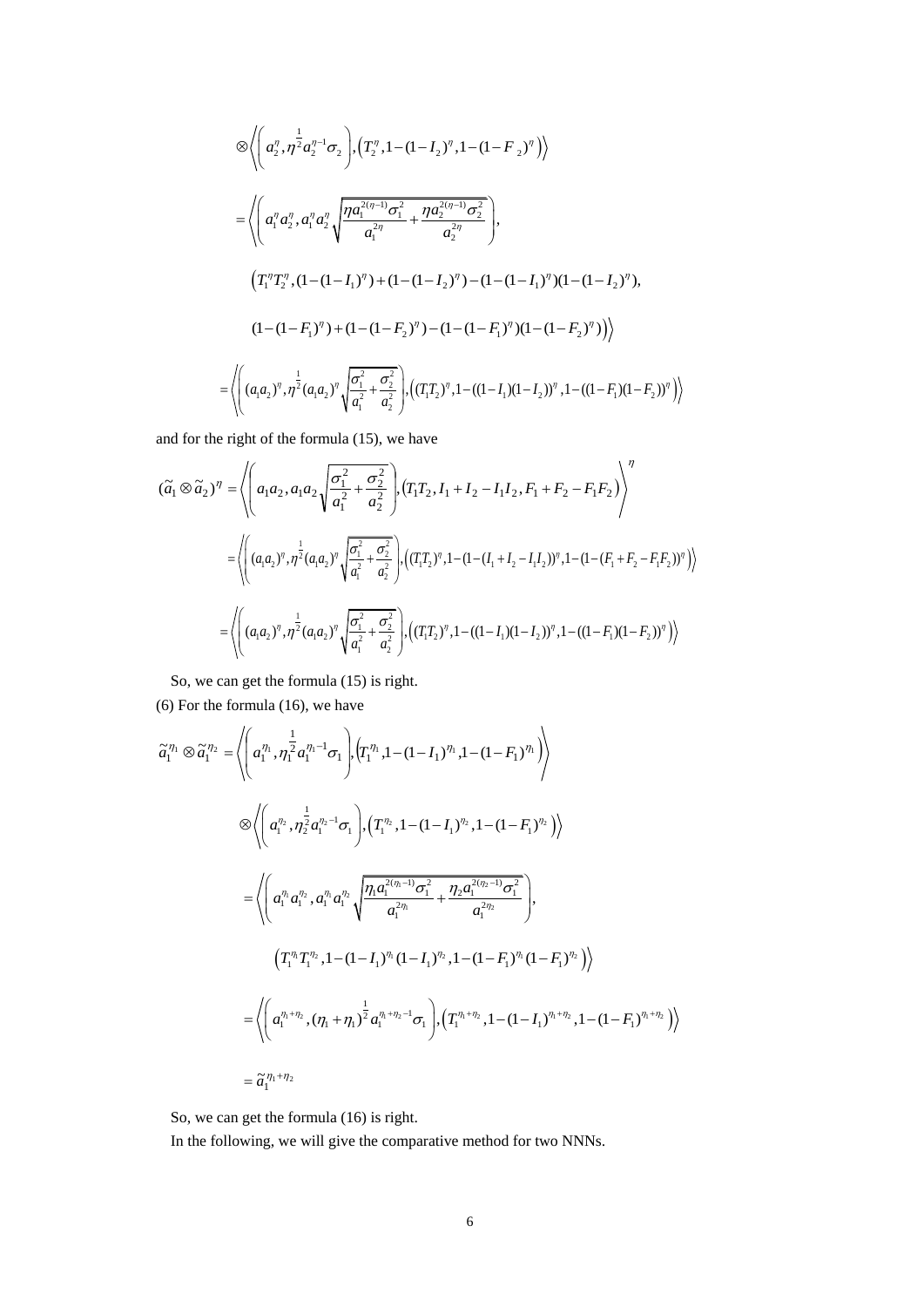**Definition 7.** Suppose  $\tilde{a}_1 = \langle (a_1, \sigma_1), (T_1, I_1, F_1) \rangle$  and  $\tilde{a}_2 = \langle (a_2, \sigma_2), (T_2, I_2, F_2) \rangle$  are two NNNs. If and only

if  $a_1 \ge a_2$ ,  $\sigma_1 \le \sigma_2$ ,  $T_1 \ge T_2$ ,  $I_1 \le I_2$ ,  $F_1 \le F_2$  for all x in X, then  $\tilde{a}_1 > \tilde{a}_2$ .

 Generally speaking, for any two NNNs, it is difficult to meet the Definition 7, so we can give a new comparative method by extending the comparative method of INNs to NNNs..

**Definition 8.** Let  $\tilde{a}_k = \langle (a_k, \sigma_k), (T_k, I_k, F_k) \rangle$  be a NNN, and then its score function is

$$
s_1(\tilde{a}_k) = a_k(2 + T_k - I_k - F_k), \quad s_2(\tilde{a}_k) = \sigma_k(2 + T_k - I_k - F_k)
$$
\n(17)

and its accuracy function is

$$
h_1(\tilde{a}_k) = a_k (2 + T_k - I_k + F_k), \quad h_2(\tilde{a}_k) = \sigma_k (2 + T_k - I_k + F_k)
$$
\n(18)

**Definition 9.** Let  $\tilde{a}_1 = \langle (a_1, \sigma_1), (T_1, I_1, F_1) \rangle$  and  $\tilde{a}_2 = \langle (a_2, \sigma_2), (T_2, I_2, F_2) \rangle$  be two NNNs, the values of

score functions of  $\tilde{a}_1$  and  $\tilde{a}_2$  are  $s_1(\tilde{a}_1)$ ,  $s_2(\tilde{a}_1)$  and  $s_1(\tilde{a}_2)$ ,  $s_2(\tilde{a}_2)$ , and the values of accuracy functions of  $\tilde{a}_1$  and  $\tilde{a}_2$  are  $h_1(\tilde{a}_1)$ ,  $h_2(\tilde{a}_1)$  and  $h_1(\tilde{a}_2)$ ,  $h_2(\tilde{a}_2)$ , respectively. Then, we have

(1) If  $s_1(\tilde{a}_1) > s_1(\tilde{a}_2)$ , then,  $\tilde{a}_1 > \tilde{a}_2$ ; (2) If  $s_1(\tilde{a}_1) = s_1(\tilde{a}_2)$ , then  $\text{OIf} \quad h_1(\tilde{a}_1) > h_1(\tilde{a}_2) \text{ , then, } \quad \tilde{a}_1 > \tilde{a}_2;$  $\mathcal{Q}$ If  $h_1(\tilde{a}_1) = h_1(\tilde{a}_2)$ , then (i) If  $s_2(\tilde{a}_1) < s_2(\tilde{a}_2)$ , then,  $\tilde{a}_1 > \tilde{a}_2$ ; (ii)If  $s_2(\tilde{a}_1) = s_2(\tilde{a}_2)$ , then (a) If  $h_2(\tilde{a}_1) < h_2(\tilde{a}_2)$ , then,  $\tilde{a}_1 > \tilde{a}_2$ ; (b)If  $h_2(\tilde{a}_1) = h_2(\tilde{a}_2)$ , then,  $\tilde{a}_1 > \tilde{a}_2$ .

### **2.3. Heronian mean (HM) operator**

Heronian mean (HM) operator can be regard as a useful tool which is used to catch the interrelations of the aggregated arguments [9, 25] and can be defined as follows.

**Definition 10**[9]. A HM operator of dimension n is a mapping HM:  $I^n \rightarrow I, I = [0,1]$ . If

$$
HM(x_1, x_2, \cdots, x_n) = \frac{2}{n(n+1)} \sum_{i=1}^n \sum_{j=i}^n \sqrt{x_i x_j}
$$
(19)

So the *HM* operator is called the Heronian mean (HM) operator.

**Definition11**[9, 25]. A GHM operator of dimension n is a mapping GHM :  $I^n \rightarrow I, I = [0,1]$ . If

*GHM* 
$$
^{p,q}(x_1, x_2, \cdots, x_n) = \left(\frac{2}{n(n+1)} \sum_{i=1}^n \sum_{j=i}^n x_i^p x_j^q\right)^{\frac{1}{p+q}}
$$
 (20)

where  $p, q \ge 0$ . So the *GHM*  $^{p,q}$  operator is called the generalized Heronian mean (GHM)

operator.

It is easy to prove that the GHM operator has the following properties [9, 25].

#### **Theorem 2. (Idempotency)**

Suppose  $x_i = x$  ( $i = 1, 2, \dots, n$ ), then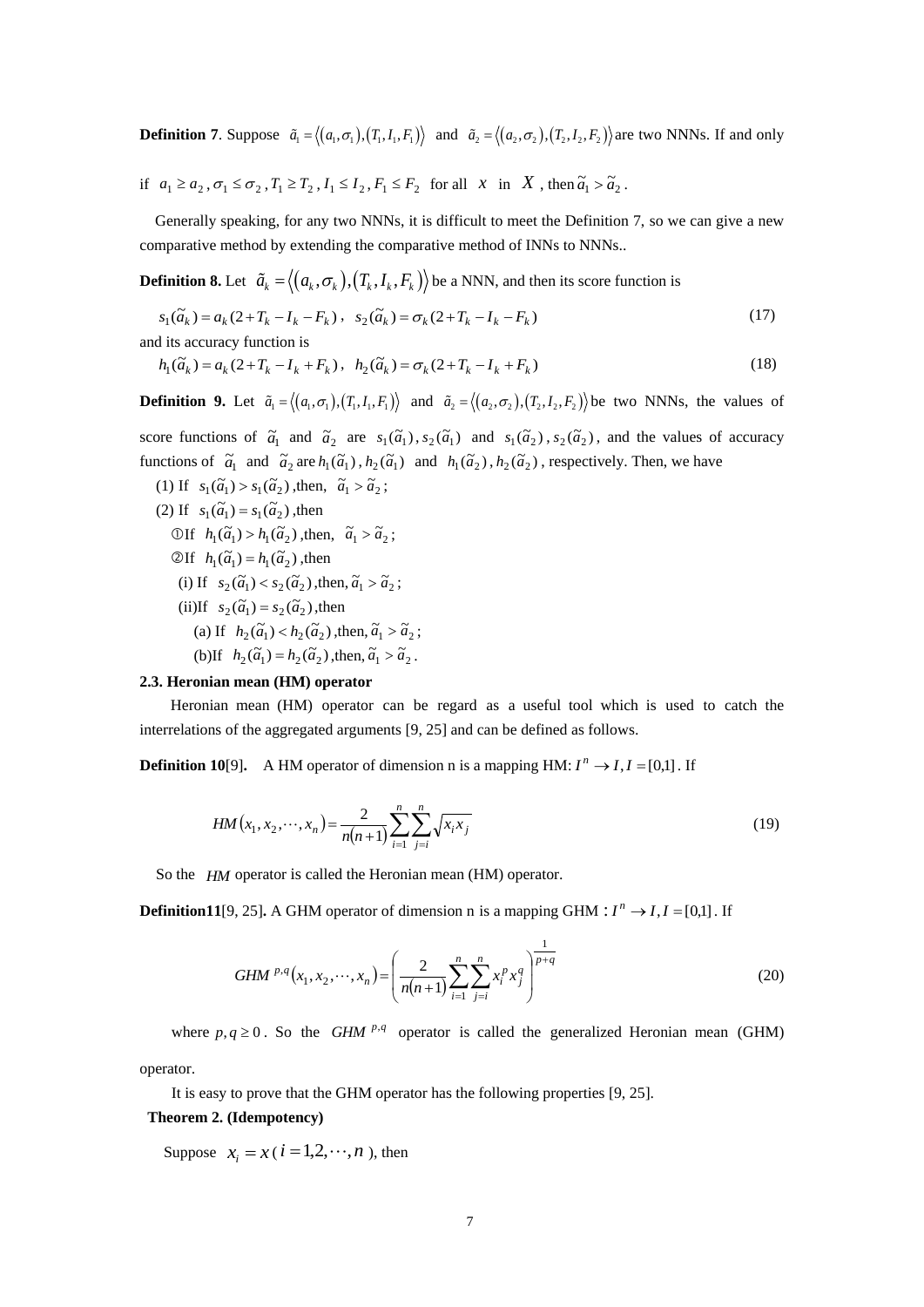*GHM* 
$$
^{p,q}(x_1, x_2, \cdots, x_n) = x
$$
 (21)

#### **Theorem 3. (Monotonicity)**

Let  $x_i$  ( $i = 1,2,...,n$ ) and  $y_i$  ( $i = 1,2,...,n$ ) be two sets of the nonnegative numbers satisfying  $x_i \leq y_i$ , for all  $i, i = 1, 2, \dots, n$ , then

$$
GHM^{p,q}(x_1, x_2, \cdots, x_n) \leq GHM^{p,q}(y_1, y_2, \cdots, y_n)
$$
\n(22)

#### **Theorem 4. (Boundary)**

The GHM operator satisfies:

$$
\min(x_1, x_2, \dots, x_n) \leq \text{GHM}^{p,q}(x_1, x_2, \dots, x_n) \leq \max(x_1, x_2, \dots, x_n)
$$
\n(23)

Because the GHM operator didn't consider the weight of inputs, in the following, we will give the generalized weighted Heronian mean operator as follows.

**Definition 12**[25]. Let  $p, q \ge 0$ , and  $x_i(i=1,2,\dots,n)$  be a set of nonnegative numbers.

$$
w = (w_1, w_2, \dots, w_n)^T
$$
 is the weight vector of  $x_i (i = 1, 2, \dots, n)$ , which satisfying  $w_i \in [0, 1]$ ,  $\sum_{i=1}^n w_i = 1$ . If

$$
GWHM^{p,q}(x_1, x_2, \cdots, x_n) = \left(\frac{2}{n(n+1)} \sum_{i=1}^n \sum_{j=i}^n (w_i x_i)^p (w_j x_j)^q\right)^{\frac{1}{p+q}}
$$
(24)

then *GWHM*<sup> $p,q$ </sup> operator is called the generalized weighted Heronian mean (GWHM) operator.

However, the GWHM operator has not the idempotency, in order to overcome this deficiency, Liu [25] further proposed an improved generalized weighted Heronian mean (IGWHM) operator.

**Definition** 13[25]. Let  $p, q \ge 0$ , and  $x_i(i = 1, 2, \dots, n)$  be a set of nonnegative numbers.

 $w = (w_1, w_2, \dots, w_n)^T$  is the weight vector of  $x_i (i = 1, 2, \dots, n)$ , which satisfying  $w_i \in [0,1]$ ,  $\sum_{i=1}^n w_i =$ *n i wi* 1 1 .If

IGWHM 
$$
^{p,q}(x_1, x_2, \dots, x_n) = \frac{\left(\sum_{i=1}^n \sum_{j=i}^n w_i w_j x_i^p x_j^q\right)^{\frac{1}{p+q}}}{\left(\sum_{i=1}^n \sum_{j=i}^n w_i w_j\right)^{\frac{1}{p+q}}}
$$
 (25)

The *IGWHM*<sup>p,q</sup> operator is called the improved generalized weighted Heronian mean (IGWHM) operator.

It is easy to prove the *IGWHM*  $^{p,q}$  operator has these properties [25].

### **Theorem 5 (Idempotency)**

Let  $x_i = x$  for all  $i = 1, 2, \dots, n$ , then

IGWHM 
$$
^{p,q}(x_1, x_2, \cdots, x_n) = x
$$
 (26)

#### **Theorem 6 (Monotonicity)**

Let  $(x_1, x_2, \dots, x_n)$  and  $(y_1, y_2, \dots, y_n)$  be two sets of the nonnegative numbers, if  $x_i \leq y_i$  for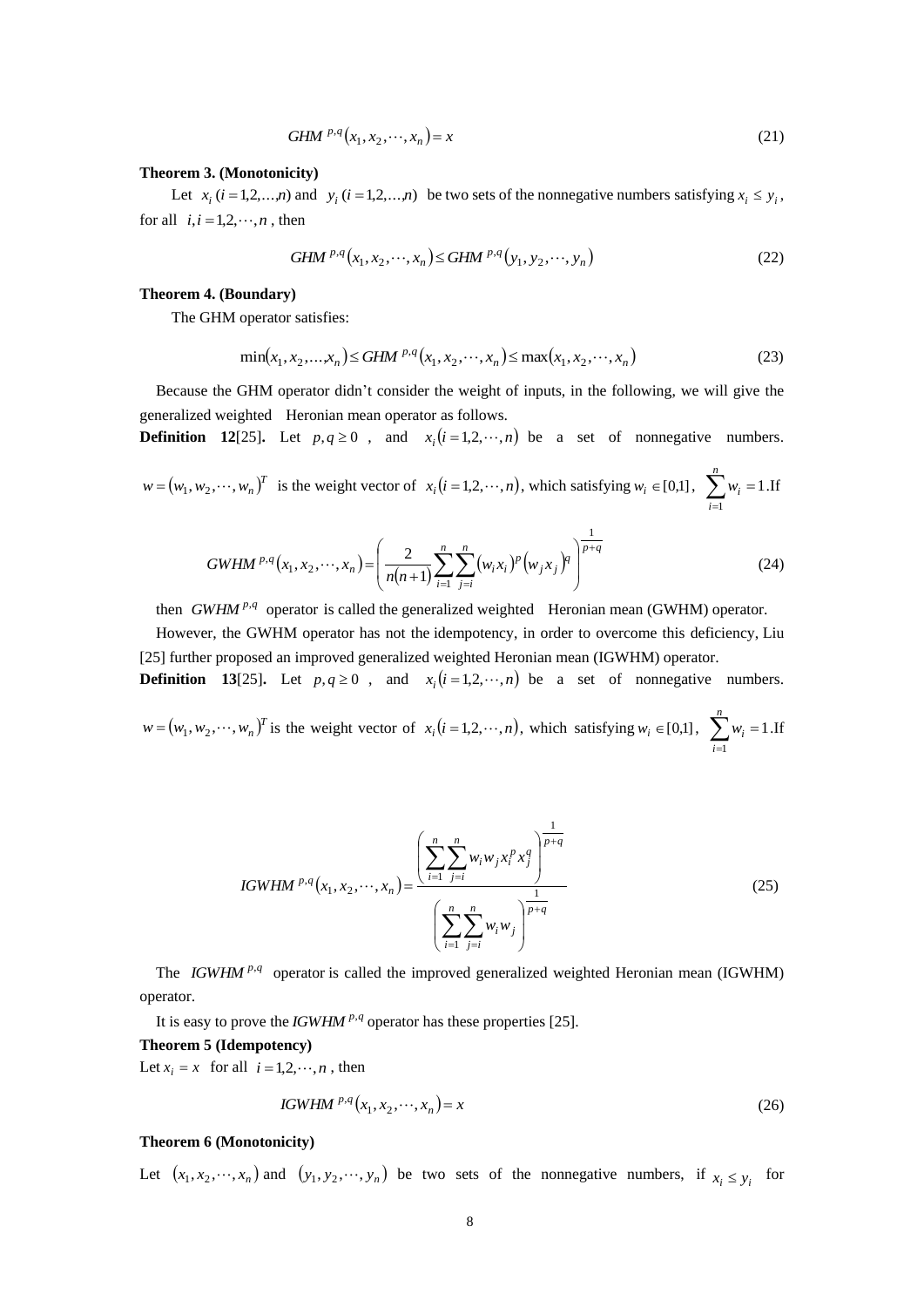all  $i, i = 1, 2, \dots, n$ , then

IGWHM <sup>p,q</sup>(x<sub>1</sub>, x<sub>2</sub>,...,x<sub>n</sub>) 
$$
\leq
$$
 IGWHM <sup>p,q</sup>(y<sub>1</sub>, y<sub>2</sub>,...,y<sub>n</sub>). (27)

### **Theorem 7 (Boundary)**

Let  $(x_1, x_2, \dots, x_n)$  be a set of the nonnegative numbers, if  $x_{\min} = \min(x_1, x_2, \dots, x_n)$  and  $x_{\text{max}} = \max(x_1, x_2, ..., x_n)$ , then

$$
x_{\min} \leq \textit{IGWHM}^{p,q}(x_1, x_2, \cdots, x_n) \leq x_{\max} \tag{28}
$$

In the following, we can analyze some special cases of the IGWHM operator

(1) When  $q = 0$ , then

IGWHM 
$$
^{p,0}(x_1, x_2, \dots, x_n) = \frac{\left(\sum_{i=1}^n \sum_{j=i}^n w_i w_j x_i^p\right)^{\frac{1}{p}}}{\left(\sum_{i=1}^n \sum_{j=i}^n w_i w_j\right)^{\frac{1}{p}}}
$$
 (29)

Further, when  $p = 1$ , there is

IGWHM<sup>1,0</sup>(x<sub>1</sub>, x<sub>2</sub>,...,x<sub>n</sub>) = 
$$
\frac{\sum_{i=1}^{n} \sum_{j=i}^{n} w_i w_j x_i}{\sum_{i=1}^{n} \sum_{j=i}^{n} w_i w_j}.
$$
 (30)

(2) When  $p = 0$ , then

IGWHM<sup>0,q</sup>(x<sub>1</sub>, x<sub>2</sub>,...,x<sub>n</sub>) = 
$$
\frac{\left(\sum_{i=1}^{n} \sum_{j=i}^{n} w_i w_j x_j^q\right)^{\frac{1}{q}}}{\left(\sum_{i=1}^{n} \sum_{j=i}^{n} w_i w_j\right)^{\frac{1}{q}}}.
$$
(31)

1

Further, when  $q = 1$ , there is

IGWHM<sup>0,1</sup>(x<sub>1</sub>, x<sub>2</sub>,..., x<sub>n</sub>) = 
$$
\frac{\sum_{i=1}^{n} \sum_{j=i}^{n} w_i w_j x_j}{\sum_{i=1}^{n} \sum_{j=i}^{n} w_i w_j}
$$
(32)

According to the above special cases, we can find that the parameters *p* and *q* don't have the interchangeability.

(3) When  $p = q = 1$ , then

IGWHM<sup>1,1</sup>(x<sub>1</sub>, x<sub>2</sub>,...,x<sub>n</sub>) = 
$$
\frac{\left(\sum_{i=1}^{n} \sum_{j=i}^{n} w_i w_j x_i x_j\right)^{\frac{1}{2}}}{\left(\sum_{i=1}^{n} \sum_{j=i}^{n} w_i w_j\right)^{\frac{1}{2}}}.
$$
(33)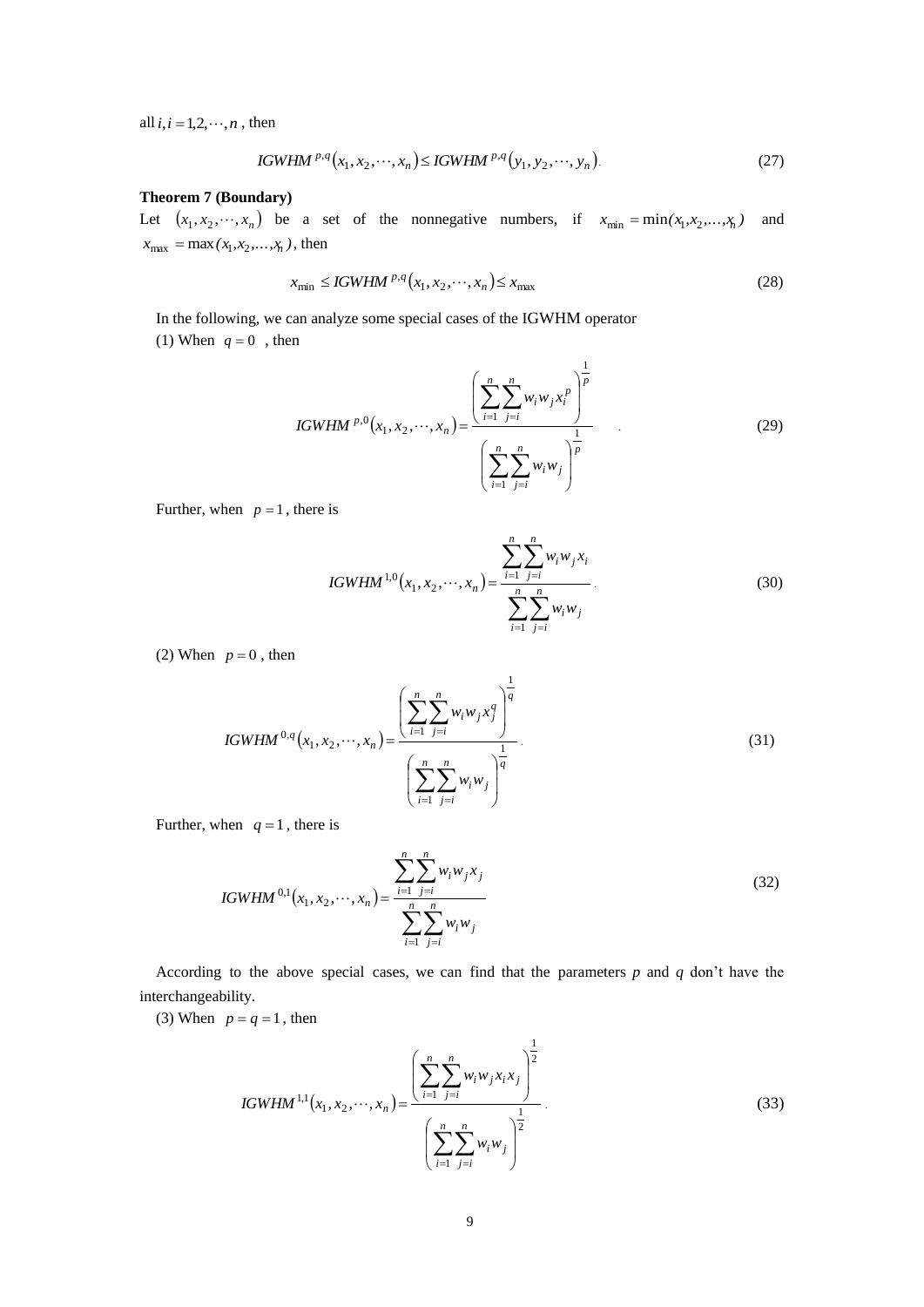#### **2.4. The geometric Heronian mean (GHM) operator**

Based on the generalized Heronian mean (GHM) operator, Yu [12] further proposed the generalized geometric Heronian mean (GGHM) operator.

**Definition 14**[12]. Let  $x_i$  ( $i = 1, 2, \dots, n$ ) be a set of nonnegative numbers and  $p, q \ge 0$ , the value of p and  $q$  is not set to 0 at the same time. If

GGHM 
$$
^{p,q}(x_1, x_2, \cdots, x_n) = \frac{1}{p+q} \prod_{i=1}^n \prod_{j=i}^n (px_i + qx_j)^{\frac{2}{n(n+1)}}
$$
 (34)

then *GGHM* <sup>p,q</sup> is called the generalized geometric Heronian mean (GGHM) operator.

It is easy to prove the *GGHM*  $^{p,q}$  operator has these properties [12].

#### **Theorem 8 (Idempotency)**

Let  $x_i = x$  for all  $i, i = 1, 2, \dots, n$ , then

$$
GGHM^{p,q}(x_1, x_2, \cdots, x_n) = x \tag{35}
$$

### **Theorem 9 (Monotonicity)**

Let  $(x_1, x_2, \dots, x_n)$  and  $(y_1, y_2, \dots, y_n)$  be two sets of the nonnegative numbers, if  $x_i \leq y_i$  for all  $i, i = 1, 2, \dots, n$ , then

GGHM 
$$
^{p,q}(x_1, x_2, \cdots, x_n) \leq G\left(\frac{p}{q}, y_1, y_2, \cdots, y_n\right)
$$
. (36)

#### **Theorem 10 (Boundary)**

Let  $(x_1, x_2, \dots, x_n)$  be a set of the nonnegative numbers, if  $x_{\min} = \min(x_1, x_2, \dots, x_n)$  and  $x_{\text{max}} = \max(x_1, x_2, ..., x_n)$ , then

$$
x_{\min} \le G G H M^{p,q}(x_1, x_2, \cdots, x_n) \le x_{\max} \tag{37}
$$

The GGHM operator brought more attentions on the correlations of the aggregated arguments so that it also neglected the weights, which is similar to GHM operator. So based on this, Yu [12] further proposed the generalized geometric weighted Heronian mean (GGWHM) operator.

**Definition 15**[12]. Let  $x_i$  ( $i = 1, 2, \dots, n$ ) be a collection of nonnegative numbers and  $p, q \ge 0$ , the value of p and q is not set to 0 at the same time.  $w = (w_1, w_2, \dots, w_n)^T$  is the weight vector of

$$
x_i (i = 1, 2, \dots, n)
$$
 satisfying  $w_i \in [0,1]$ ,  $\sum_{i=1}^{n} w_i = 1$ . If

GGWHM <sup>p,q</sup>(x<sub>1</sub>, x<sub>2</sub>,...,x<sub>n</sub>) = 
$$
\frac{1}{p+q} \prod_{i=1}^{n} \prod_{j=i}^{n} \left( (px_i)^{w_i} + (qx_j)^{w_j} \right)^{\frac{2}{n(n+1)}}
$$
(38)

*GGWHM*<sup>p,q</sup> operator is called the generalized geometric weighted Heronian mean (GGWHM) operator.

In order to overcome the counterintuitive of the *GGWHM*  $P$ , *q* operator, Yu [12] further proposed an improved generalized geometric weighted Heronian mean (IGGWHM) operator.

**Definition 16**[12]. Let  $x_i$  ( $i = 1,2,\dots,n$ ) be a set of nonnegative numbers and  $p, q \ge 0$ , the value of *p* and *q* is not set to 0 at the same time.  $w = (w_1, w_2, \dots, w_n)^T$  is the weight vector of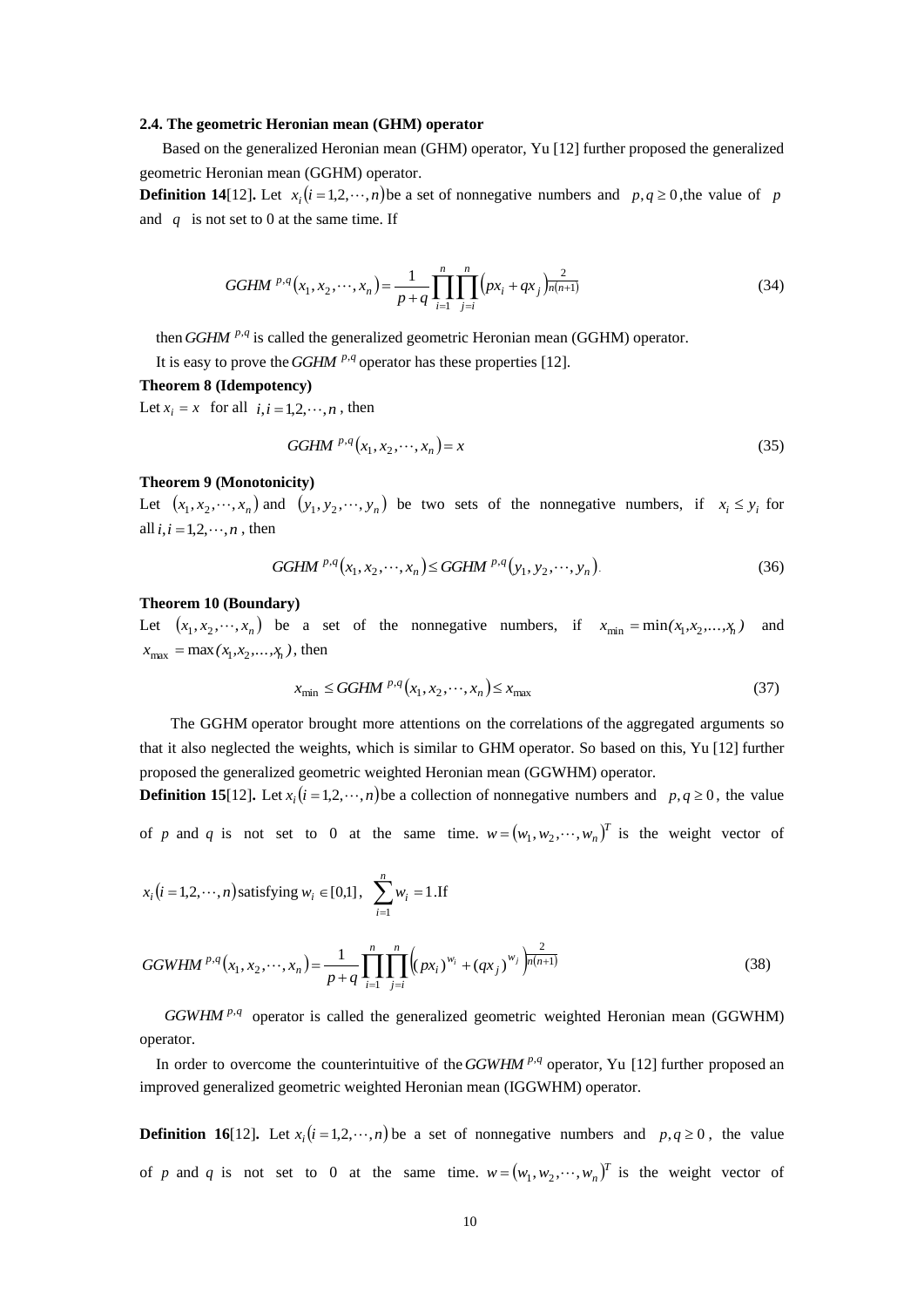$x_i (i = 1, 2, \dots, n)$  satisfying  $w_i \in [0,1]$ ,  $\sum_{i=1}^{n} w_i =$ *n i wi* 1 1 .If

IGGWHM <sup>p,q</sup>(x<sub>1</sub>, x<sub>2</sub>,...,x<sub>n</sub>) = 
$$
\frac{1}{p+q} \prod_{i=1}^{n} \prod_{j=i}^{n} (px_i + qx_j)^{\frac{2(n+1-i)}{n(n+1)} \sum_{k=i}^{w_j} y_k}.
$$
 (39)

then *IGGWHM* <sup>p,q</sup> is called the improved generalized geometric weighted Heronian mean (IGGWHM) operator.

It is easy to prove the *IGGWHM*  $^{p,q}$  operator has these properties [12]. **Theorem 11 (Reducibility).**

Let 
$$
W = \left(\frac{1}{n}, \frac{1}{n}, \dots, \frac{1}{n}\right)^T
$$
, then

 *<sup>n</sup> p q n p q IGGWHM x* , *x* , , *x GGHM x* , *x* , , *x* <sup>1</sup> <sup>2</sup> , 1 2 , (40)

#### **Theorem 12 (Idempotency)**

Let  $x_i = x$  for all  $i = 1, 2, \dots, n$ , then

IGGWHM 
$$
P \cdot q(x_1, x_2, \cdots, x_n) = x.
$$
 (41)

## **Theorem 13 (Monotonicity)**

Let  $(x_1, x_2, \dots, x_n)$  and  $(y_1, y_2, \dots, y_n)$  be two collections of the nonnegative numbers, if  $x_i \leq y_i$ for all  $i = 1, 2, \dots, n$ , then

IGGWHM 
$$
^{p,q}(x_1, x_2, \cdots, x_n) \leq IGGWHM^{p,q}(y_1, y_2, \cdots, y_n)
$$
. (42)

### **Theorem 14 (Boundary)**

Let  $(x_1, x_2, \dots, x_n)$  be a set of the nonnegative numbers, if  $x_{\min} = \min(x_1, x_2, \dots, x_n)$  and  $x_{\text{max}} = \max(x_1, x_2, ..., x_n)$ , then

$$
x_{\min} \leq IGGWHM^{p,q}(x_1, x_2, \cdots, x_n) \leq x_{\max} \tag{43}
$$

In the following, we can analyze some special cases of the *IGGWHM* <sup>p,q</sup> operator  $(1)$  When  $q = 0$ , then

IGGWHM <sup>p,0</sup> 
$$
(x_1, x_2, \dots, x_n)
$$
 = 
$$
\prod_{i=1}^{n} \prod_{j=i}^{n} (x_i)^{\frac{2(n+1-i)}{n(n+1)}} \frac{w_j}{\sum_{k=i}^{n} w_k}
$$
 (44)

From here we see that *IGGWHM*<sup> $p,0$ </sup> does not have any relationship with  $p$ . (2) When  $p = 0$ , then

IGGWHM<sup>0,q</sup>(x<sub>1</sub>, x<sub>2</sub>,...,x<sub>n</sub>) = 
$$
\prod_{i=1}^{n} \prod_{j=i}^{n} (x_{j})^{\frac{2(n+1-i)}{n(n+1)}} \frac{w_{j}}{\sum_{k=i}^{n} w_{k}}
$$
 (45)

Similarly, *IGGWHM* <sup>0,q</sup> does not have any relationship with *q*. (3) When  $p = q = 1$ , then

IGGWHM<sup>1,1</sup>(x<sub>1</sub>, x<sub>2</sub>,...,x<sub>n</sub>) = 
$$
\frac{1}{2} \prod_{i=1}^{n} \prod_{j=i}^{n} (x_i + x_j)^{\frac{2(n+1-i)}{n(n+1)}} \frac{w_j}{\sum_{k=i}^{n} w_k}.
$$
 (46)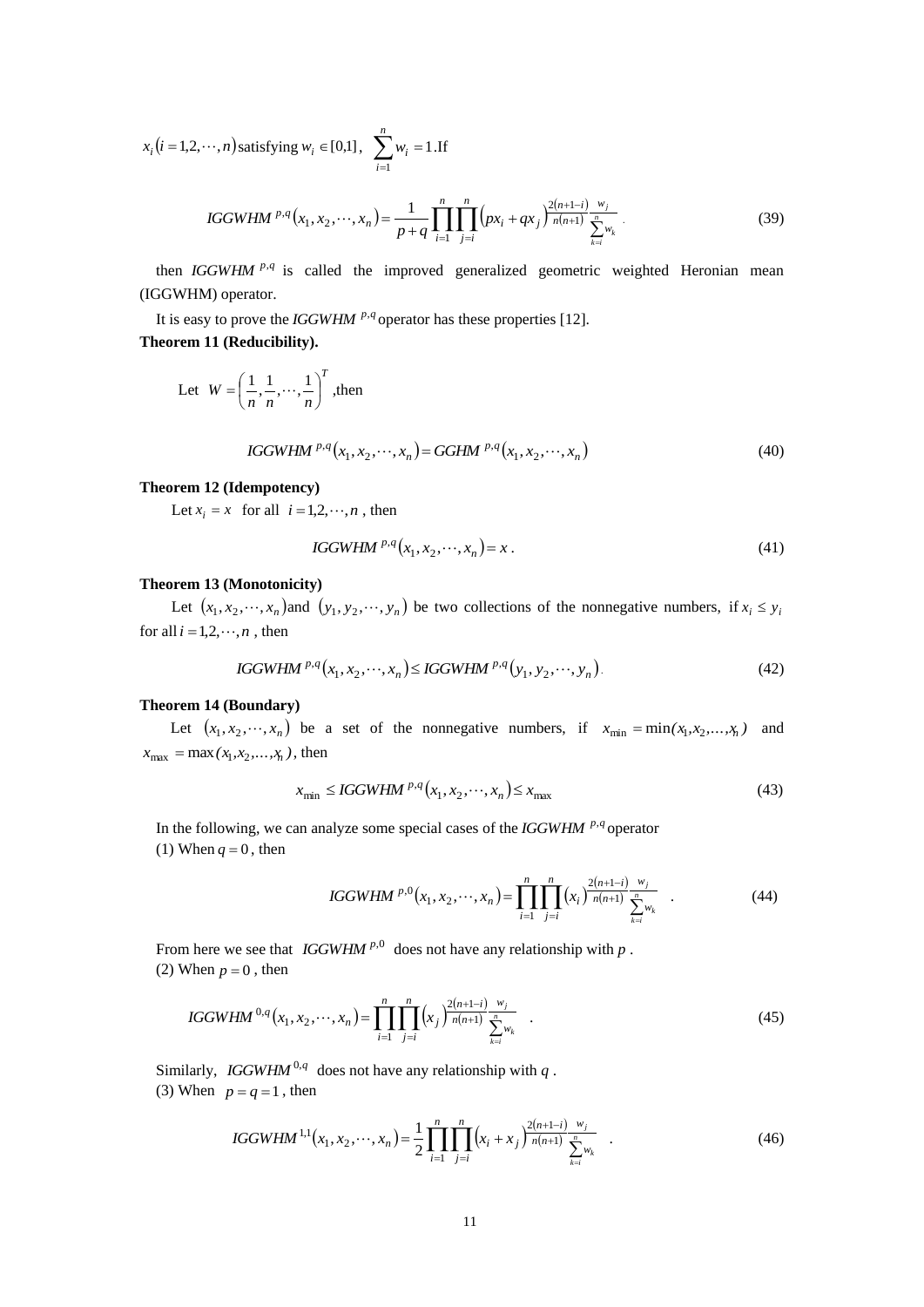## **3. Some Heronian mean operators based on the normal neutrosophic numbers**

 In this section, we combine the IGWHM and IGGWHM operators with the normal neutrosophic numbers, and propose the normal neutrosophic number improved generalized weighted Heronian mean (NNNIGWHM) operator and the normal neutrosophic number improved generalized geometric weighted Heronian mean (NNNIGGWHM) operator.

## **3.1 The NNNIGWHM operator**

**Definition 17.** Let  $p, q \ge 0$ , and  $\tilde{a}_i = \langle (a_i, \sigma_i), (T_i, I_i, F_i) \rangle$   $(i = 1, 2, \dots, n)$  be a set of the normal

neutrosophic numbers.  $w = (w_1, w_2, \dots, w_n)^T$  is the weight vector of  $\tilde{a}_i (i = 1, 2, \dots, n)$  satisfying

$$
w_i \ge 0
$$
,  $\sum_{i=1}^n w_i = 1$ . If

NNNIGWHM<sup>p,q</sup>(
$$
\tilde{a}_1
$$
,  $\tilde{a}_2$ ,..., $\tilde{a}_n$ ) = 
$$
\left(\frac{\sum_{i=1}^n \sum_{j=i}^n w_i w_j \tilde{a}_i^p \tilde{a}_j^q}{\sum_{i=1}^n \sum_{j=i}^n w_i w_j}\right)^{\frac{1}{p+q}}
$$
(47)

*NNNIGWHM* <sup>p,q</sup> is called the normal neutrosophic number improved generalized weighted Heronian mean (NNNIGWHM) operator.

**Theorem 15.** Let  $p, q \ge 0$ , and  $\tilde{a}_i = \langle (a_i, \sigma_i), (T_i, I_i, F_i) \rangle$   $(i = 1, 2, \dots, n)$  be a set of normal neutrosophic

numbers.  $w = (w_1, w_2, \dots, w_n)^T$  is the weight vector of  $\tilde{a}_i (i = 1, 2, \dots, n)$ , and satisfies  $w_i \ge 0$ ,  $\sum_{i=1}^{n} w_i =$ *n i wi* 1 1.

then, the result aggregated from Definition 17 is still a NNN, and

NNNIGWHM<sup>p,q</sup>(
$$
\tilde{a}_1
$$
,  $\tilde{a}_2$ ,..., $\tilde{a}_n$ ) = 
$$
\left(\frac{\sum_{i=1}^{n} \sum_{j=i}^{n} w_i w_j \tilde{a}_i^p \tilde{a}_j^q}{\sum_{i=1}^{n} \sum_{j=i}^{n} w_i w_j}\right)^{\frac{1}{p+q}}
$$

$$
= \left\langle \left(\left(\frac{\displaystyle\sum_{i=1}^{n}\sum_{j=i}^{n}w_{i}w_{j}a_{i}^{p}a_{j}^{q}}{\displaystyle\sum_{i=1}^{n}\sum_{j=i}^{n}w_{i}w_{j}}\right)^{\frac{1}{p+q}}, \frac{1}{(p+q)^{2}}\left(\frac{\displaystyle\sum_{i=1}^{n}\sum_{j=i}^{n}w_{i}w_{j}a_{i}^{p}a_{j}^{q}}{\displaystyle\sum_{i=1}^{n}\sum_{j=i}^{n}w_{i}w_{j}}\right)^{\frac{1}{p+q}-1}\left(\frac{\displaystyle\sum_{i=1}^{n}\sum_{j=i}^{n}w_{i}w_{j}a_{i}^{p}a_{j}^{q}}{a_{i}^{2}}\sqrt{\frac{p\sigma_{i}^{2}}{a_{i}^{2}}+\frac{q\sigma_{j}^{2}}{a_{j}^{2}}}\right)\right\rangle
$$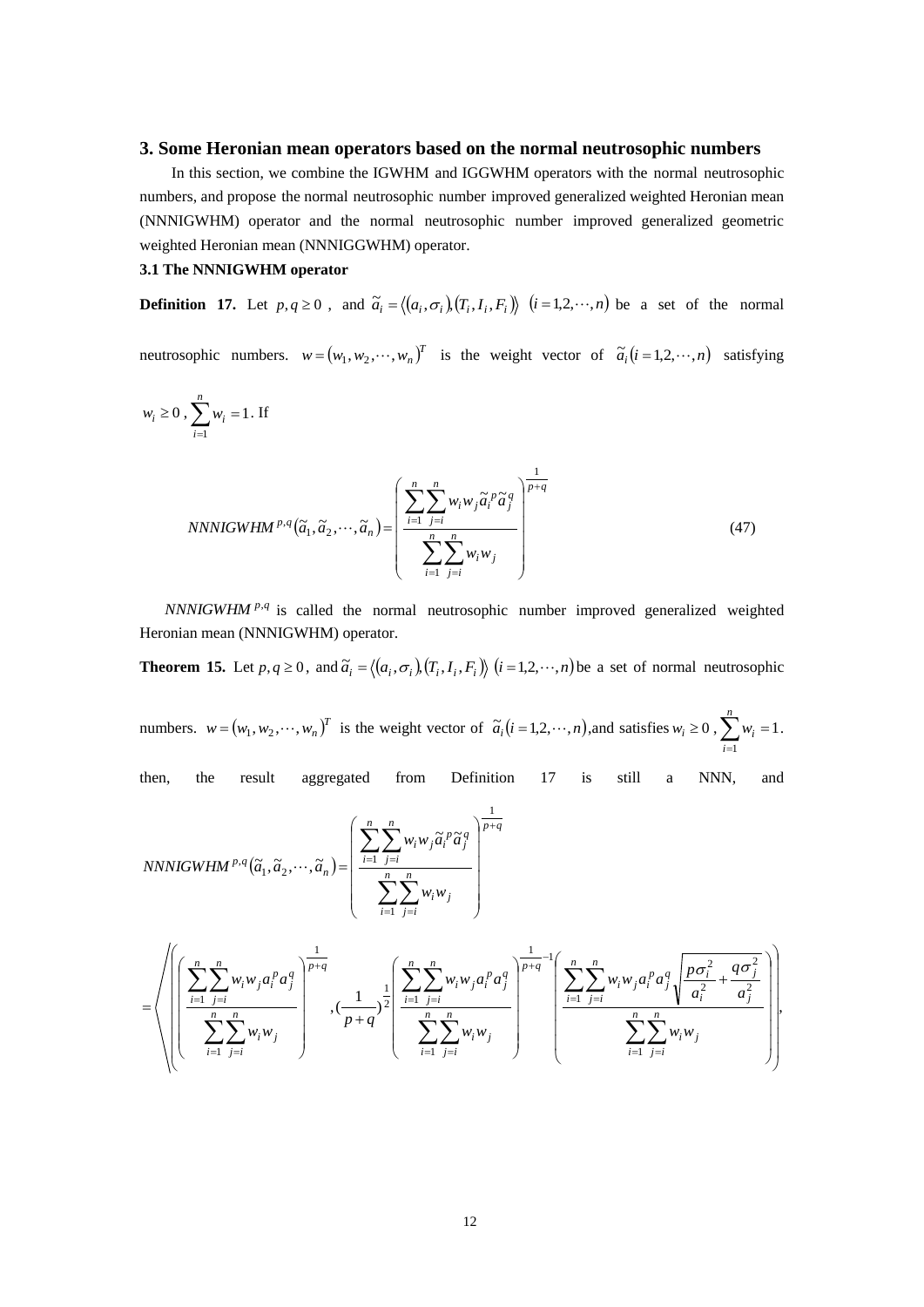$$
\left\{\left(1-\left(\prod_{i=1}^{n}\prod_{j=i}^{n}\left(1-T_{i}^{p}T_{j}^{q}\right)^{w_{i}w_{j}}\right)^{\frac{1}{\sum_{i=1}^{n}\sum_{j=i}^{n}w_{i}w_{j}}\right)^{\frac{1}{p+q}},1-\left(1-\left(\prod_{i=1}^{n}\prod_{j=i}^{n}\left(1-(1-I_{i})^{p}\left(1-I_{j}\right)^{q}\right)^{w_{i}w_{j}}\right)^{\frac{1}{\sum_{i=1}^{n}\sum_{j=i}^{n}w_{i}w_{j}}\right)^{\frac{1}{p+q}},1-\left(1-\left(\prod_{i=1}^{n}\prod_{j=i}^{n}\left(1-(1-F_{i})^{p}\left(1-F_{j}\right)^{q}\right)^{w_{i}w_{j}}\right)^{\frac{1}{\sum_{i=1}^{n}\sum_{j=i}^{n}w_{i}w_{j}}\right)^{\frac{1}{p+q}}\right\}\right\}
$$
\n
$$
1-\left(1-\left(\prod_{i=1}^{n}\prod_{j=i}^{n}\left(1-(1-F_{i})^{p}\left(1-F_{j}\right)^{q}\right)^{w_{i}w_{j}}\right)^{\frac{1}{\sum_{i=1}^{n}\sum_{j=i}^{n}w_{i}w_{j}}\right)^{\frac{1}{p+q}}\right)\right\}\tag{48}
$$

**Proof.**

Since

$$
\widetilde{a}_{i}^{p} = \left\langle \left( a_{i}^{p}, p^{\frac{1}{2}} a_{i}^{p-1} \sigma_{i} \right) , \left( T_{i}^{p}, 1 - (1 - I_{i})^{p}, 1 - (1 - F_{i})^{p} \right) \right\rangle
$$

$$
\widetilde{a}_{j}^{q} = \left\langle \left( a_{j}^{q}, q^{\frac{1}{2}} a_{j}^{q-1} \sigma_{j} \right) , \left( T_{j}^{q}, 1 - (1 - I_{j})^{q}, 1 - (1 - F_{j})^{q} \right) \right\rangle
$$

and

$$
\tilde{a}_{i}^{p} \tilde{a}_{j}^{q} = \left\langle \left( a_{i}^{p} a_{j}^{q}, a_{i}^{p} a_{j}^{q} \sqrt{\frac{p \sigma_{i}^{2}}{a_{i}^{2}} + \frac{q \sigma_{j}^{2}}{a_{j}^{2}}} \right) , \left( T_{i}^{p} T_{j}^{q}, 1 - (1 - I_{i})^{p} (1 - I_{j})^{q}, 1 - (1 - F_{i})^{p} (1 - F_{j})^{q} \right) \right\rangle
$$
\n
$$
w_{i} w_{j} \tilde{a}_{i}^{p} \tilde{a}_{j}^{q} = \left\langle \left( w_{i} w_{j} a_{i}^{p} a_{j}^{q}, w_{i} w_{j} a_{i}^{p} a_{j}^{q} \sqrt{\frac{p \sigma_{i}^{2}}{a_{i}^{2}} + \frac{q \sigma_{j}^{2}}{a_{j}^{2}}} \right) , \left( 1 - (1 - T_{i})^{p} (1 - I_{j})^{q} \right) \right\rangle
$$
\n
$$
\left( 1 - (1 - T_{i}^{p} T_{j}^{q})^{w_{i} w_{j}}, \left( 1 - (1 - I_{i})^{p} (1 - I_{j})^{q} \right) \right) \left\langle \left( 1 - (1 - T_{i})^{p} (1 - I_{j})^{q} \right) \right\rangle
$$

then

$$
\sum_{i=1}^{n} \sum_{j=1}^{n} w_{i}w_{j}\tilde{a}_{i}^{p} \tilde{a}_{j}^{q} = \left\langle \left( \sum_{i=1}^{n} \sum_{j=i}^{n} w_{i}w_{j}a_{i}^{p}a_{j}^{q}, \sum_{i=1}^{n} \sum_{j=i}^{n} w_{i}w_{j}a_{i}^{p}a_{j}^{q} \sqrt{\frac{p\sigma_{i}^{2}}{a_{i}^{2}} + \frac{q\sigma_{j}^{2}}{a_{j}^{2}}}\right),
$$
\n
$$
\left(1 - \prod_{i=1}^{n} \prod_{j=i}^{n} \left(1 - T_{i}^{p}T_{i}^{q}\right)^{w_{i}w_{j}}, \prod_{i=1}^{n} \prod_{j=i}^{n} \left(1 - \left(1 - I_{i}\right)^{p} \left(1 - I_{j}\right)^{q}\right)^{w_{i}w_{j}}, \prod_{i=1}^{n} \prod_{j=i}^{n} \left(1 - \left(1 - F_{i}\right)^{p} \left(1 - F_{j}\right)^{q}\right)^{w_{i}w_{j}}\right)\right\rangle
$$
\n
$$
\sum_{i=1}^{n} \sum_{j=i}^{n} w_{i}w_{j}\tilde{a}_{i}^{p} \tilde{a}_{j}^{q} = \left\langle \left( \sum_{i=1}^{n} \sum_{j=i}^{n} w_{i}w_{j}a_{i}^{p}a_{j}^{q}, \sum_{i=1}^{n} \sum_{j=i}^{n} w_{i}w_{j}a_{i}^{p}a_{j}^{q}\sqrt{\frac{p\sigma_{i}^{2}}{a_{i}^{2}} + \frac{q\sigma_{j}^{2}}{a_{j}^{2}}}\right), \sum_{i=1}^{n} \sum_{j=i}^{n} w_{i}w_{j}
$$
\n
$$
\sum_{i=1}^{n} \sum_{j=i}^{n} w_{i}w_{j}
$$
\n
$$
\left(\sum_{i=1}^{n} \sum_{j=i}^{n} w_{i}w_{j}\right)^{w_{i}w_{j}}
$$
\n
$$
\left(\sum_{i=1}^{n} \sum_{j=i}^{n} w_{i}w_{j}\right)^{w_{i}w_{j}}
$$
\n
$$
\left(\sum_{i=1}^{n} \sum_{j=i}^{n} w
$$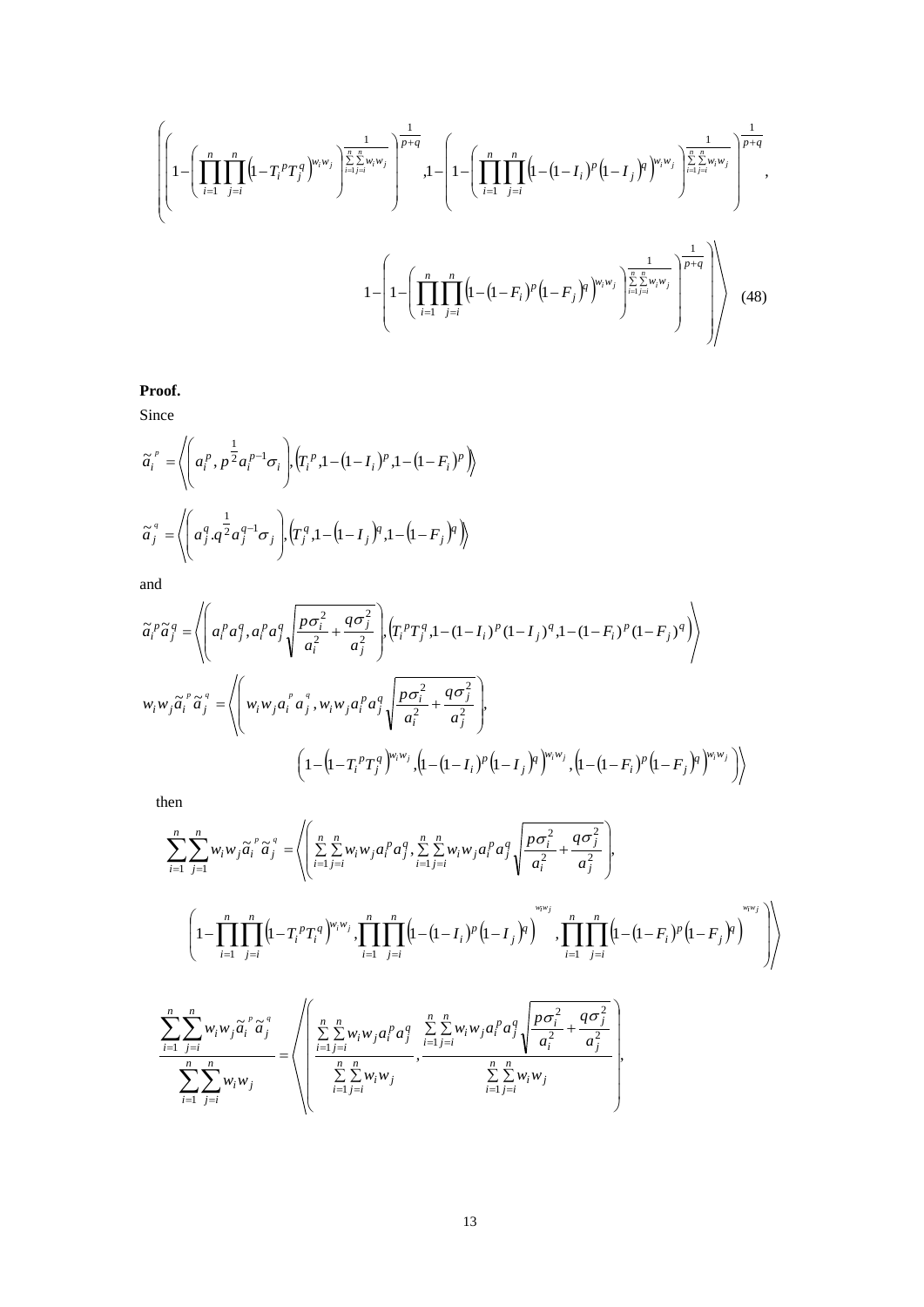$$
\left(1-\left(\prod_{i=1}^{n}\prod_{j=i}^{n}\left(1-T_{i}^{p}T_{j}^{q}\right)^{w_{i}w_{j}}\right)^{\frac{1}{\sum_{i=1}^{n}\sum_{j=i}^{n}w_{i}w_{j}}\left\{\prod_{i=1}^{n}\prod_{j=i}^{n}\left(1-(1-I_{i})^{p}\left(1-I_{j}\right)^{q}\right)^{w_{i}w_{j}}\right\}_{i=1}^{\frac{1}{\sum_{i=1}^{n}\sum_{j=i}^{n}w_{i}w_{j}}},\newline\left(\prod_{i=1}^{n}\prod_{j=i}^{n}\left(1-(1-F_{i})^{p}\left(1-F_{j}\right)^{q}\right)^{w_{i}w_{j}}\right)^{\frac{1}{\sum_{i=1}^{n}\sum_{j=i}^{n}w_{i}w_{j}}}\right)\right)
$$

and

$$
\left(\frac{\sum\limits_{i=1}^{n}\sum\limits_{j=i}^{n}w_{i}w_{j}\tilde{a}_{i}^{p}\tilde{a}_{j}^{q}}{\sum\limits_{i=1}^{n}\sum\limits_{j=i}^{n}w_{i}w_{j}}\right)^{\frac{1}{p+q}}=\left\langle\left(\left(\frac{\sum\limits_{i=1}^{n}\sum\limits_{j=i}^{n}w_{i}w_{j}a_{i}^{p}a_{j}^{q}}{\sum\limits_{i=1}^{n}\sum\limits_{j=i}^{n}w_{i}w_{j}}\right)^{\frac{1}{p+q}}\right)^{\frac{1}{p+q}}\cdot\frac{1}{(p+q^{2}}\right)^{\frac{1}{2}}\left(\frac{\sum\limits_{i=1}^{n}\sum\limits_{j=i}^{n}w_{i}w_{j}a_{i}^{p}a_{j}^{q}}{\sum\limits_{i=1}^{n}\sum\limits_{j=i}^{n}w_{i}w_{j}}\right)^{\frac{1}{p+q}}\right\langle\left(\frac{1}{p+q^{2}}\right)^{\frac{1}{2}}\left(\frac{\sum\limits_{i=1}^{n}\sum\limits_{j=i}^{n}w_{i}w_{j}}{\sum\limits_{i=1}^{n}\sum\limits_{j=i}^{n}w_{i}w_{j}}\right)^{\frac{1}{p+q}}\right\rangle
$$
\n
$$
1-\left(\left(\prod_{i=1}^{n}\prod_{j=i}^{n}\left(1-T_{i}^{p}T_{j}^{q}\right)^{w_{i}w_{j}}\right)^{\frac{1}{\sum\limits_{i=1}^{n}\sum\limits_{j=i}^{n}w_{i}w_{j}}\right)^{\frac{1}{p+q}}\cdot1-\left(1-\left(\prod_{i=1}^{n}\prod_{j=i}^{n}\left(1-(1-I_{i})^{p}\left(1-I_{j}\right)^{q}\right)^{\frac{1}{w}}\right)^{\frac{1}{\sum\limits_{i=1}^{n}\sum\limits_{j=i}^{n}w_{i}w_{j}}\right)^{\frac{1}{\sum\limits_{i=1}^{n}\sum\limits_{j=i}^{n}w_{i}w_{j}}\right)^{\frac{1}{\sum\limits_{i=1}^{n}\sum\limits_{j=i}^{n}w_{i}w_{j}}\right)^{\frac{1}{\sum\limits_{i=1}^{n}\sum\limits_{j=i}^{n}w_{i}w_{j}}\right\}
$$

So, we can get

NNNIGWHM<sup>p,q</sup>(
$$
\tilde{a}_1, \tilde{a}_2, \dots, \tilde{a}_n
$$
) = 
$$
\left(\frac{\sum_{i=1}^{n} \sum_{j=i}^{n} w_i w_j \tilde{a}_i^p \tilde{a}_j^q}{\sum_{i=1}^{n} \sum_{j=i}^{n} w_i w_j}\right)^{\frac{1}{p+q}}
$$

$$
= \left\langle \left(\left[\sum_{i=1}^{n}\sum_{j=i}^{n}w_{i}w_{j}a_{i}^{p}a_{j}^{q}\right]^{\frac{1}{p+q}}\right], \frac{1}{(1-i)^{2}}\left[\sum_{i=1}^{n}\sum_{j=i}^{n}w_{i}w_{j}a_{i}^{p}a_{j}^{q}\right]^{\frac{1}{p+q}-1}\left(\sum_{i=1}^{n}\sum_{j=i}^{n}w_{i}w_{j}a_{i}^{p}a_{j}^{q}\sqrt{\frac{p\sigma_{i}^{2}}{a_{i}^{2}}+\frac{q\sigma_{j}^{2}}{a_{j}^{2}}}\right)^{1}\right\langle\left(\sum_{i=1}^{n}\sum_{j=i}^{n}w_{i}w_{j}\right)^{\frac{1}{2}}\left(\sum_{i=1}^{n}\sum_{j=i}^{n}w_{i}w_{j}\right)^{\frac{1}{p+q}-1}\left(\sum_{i=1}^{n}\sum_{j=i}^{n}w_{i}w_{j}a_{i}^{p}a_{j}^{q}\sqrt{\frac{p\sigma_{i}^{2}}{a_{i}^{2}}+\frac{q\sigma_{j}^{2}}{a_{j}^{2}}}\right)\right)\right\}
$$
\n
$$
1-\left(\left(\prod_{i=1}^{n}\prod_{j=i}^{n}\left(1-T_{i}^{p}T_{j}^{q}\right)^{w_{i}w_{j}}\right)^{\frac{1}{\sum_{i=1}^{n}w_{i}w_{j}}}\right)^{\frac{1}{p+q}}, 1-\left(1-\left(\prod_{i=1}^{n}\prod_{j=i}^{n}\left(1-(1-I_{i})^{p}\left(1-I_{j}\right)^{q}\right)^{\frac{1}{w_{i}w_{j}}}\right)^{\frac{1}{\sum_{i=1}^{n}w_{i}w_{j}}}\right)^{\frac{1}{p+q}},
$$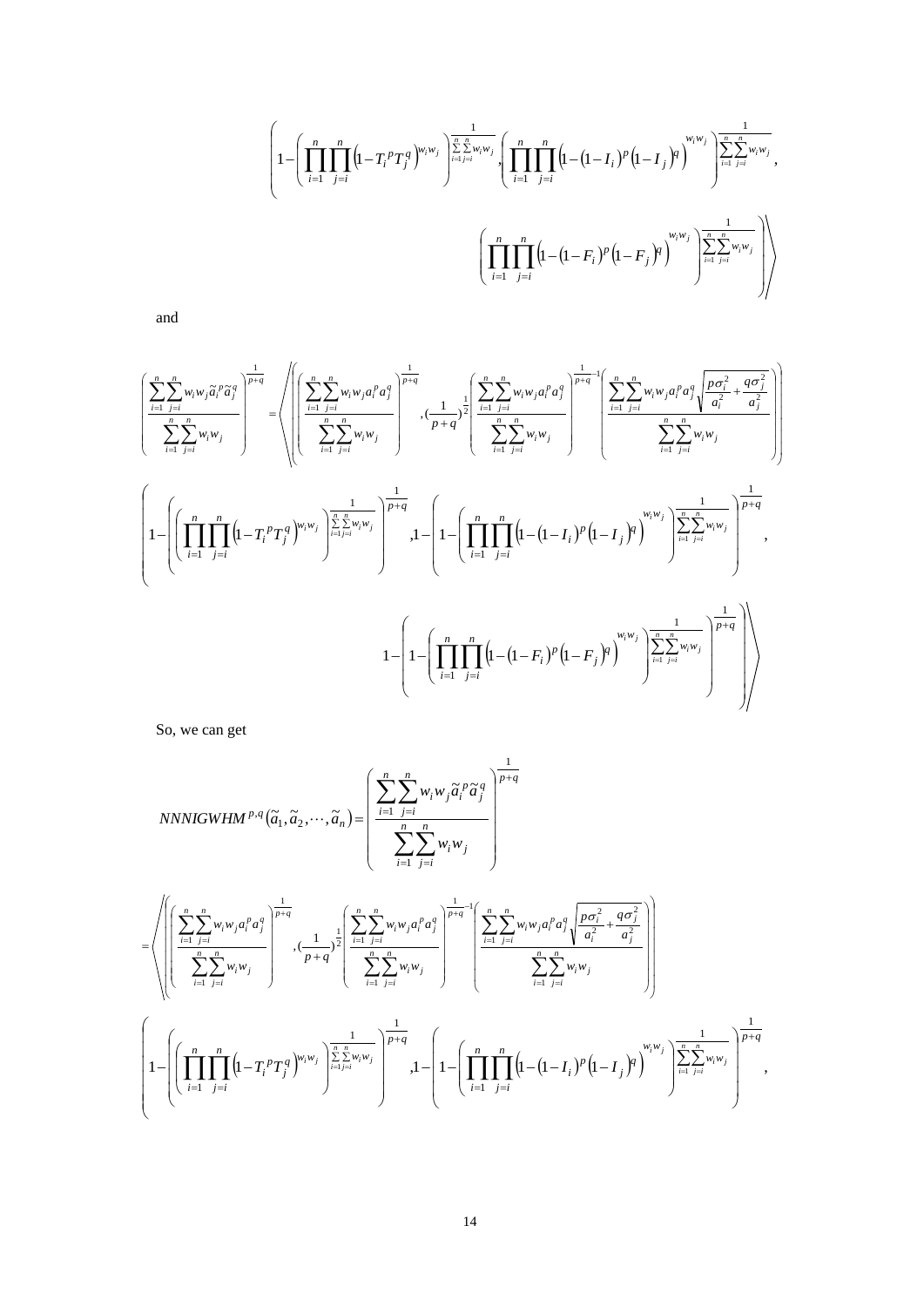$$
1-\left(1-\left(\prod_{i=1}^n\prod_{j=i}^n\left(\!\!1\!-\!\left(\!1\!-\!F_i\right)^p\left(\!1\!-\!F_j\right)^{\!q}\right)^{\!\!w_iw_j}\right)^{\!\!\frac{1}{\sum\limits_{i=1}^n\sum\limits_{j=i}^n\!w_iw_j}}\right)^{\!\!\frac{1}{p+q}}\right)\!\right)
$$

Which completes the proof of the theorem 15.

# **Theorem 16. (Idempotency)** .

Let all  $\tilde{a}_i = \tilde{a}$  for all  $i \ (i = 1, 2, \dots, n)$ , then

$$
NNNIGWHM^{p,q}(\tilde{a}_1, \tilde{a}_2, \cdots, \tilde{a}_n) = \tilde{a}.
$$

**Proof**

Since all  $\tilde{a}_i = \tilde{a} = \langle (a, \sigma), (T, I, F) \rangle$  for all *i*  $(i = 1, 2, \dots, n)$ , then we have

$$
NNNIGWHM^{p,q}(\tilde{a}_{1}, \tilde{a}_{2},..., \tilde{a}_{n}) = \left( \frac{\sum_{i=1}^{n} \sum_{j=i}^{n} w_{i}w_{j} \tilde{a}^{p} \tilde{a}^{q}}{\sum_{i=1}^{n} \sum_{j=i}^{n} w_{i}w_{j}} \right)^{\frac{1}{p+q}}
$$
\n
$$
= \left( \left( \frac{\sum_{i=1}^{n} w_{i}w_{j}a^{p+q}}{\sum_{i=1}^{n} \sum_{j=i}^{n} w_{i}w_{j}} \right)^{\frac{1}{p+q}} \cdot \left( \frac{1}{p+q} \right)^{\frac{1}{2}} \left( \frac{\sum_{i=1}^{n} \sum_{j=i}^{n} w_{i}w_{j}a^{p+q}}{\sum_{i=1}^{n} \sum_{j=i}^{n} w_{i}w_{j}} \right)^{\frac{1}{p+q-1}} \left( \frac{\sum_{i=1}^{n} \sum_{j=i}^{n} w_{i}w_{j}a^{p+q} \sqrt{p+q} \frac{\sigma}{a}}{\sum_{i=1}^{n} \sum_{j=i}^{n} w_{i}w_{j}} \right) \right),
$$
\n
$$
\left( \left( 1 - \left( \prod_{i=1}^{n} \prod_{j=i}^{n} \left( 1 - T^{p+q} \right)^{w_{i}w_{j}} \right)^{\frac{1}{\sum_{i=1}^{n} \sum_{j=i}^{n} w_{i}w_{j}} \right)^{\frac{1}{p+q}} \cdot 1 - \left( 1 - \left( \prod_{i=1}^{n} \prod_{j=i}^{n} \left( 1 - (1-I)^{p+q} \right)^{w_{i}w_{j}} \right)^{\frac{1}{\sum_{i=1}^{n} \sum_{j=i}^{n} w_{j}w_{j}} \right)^{\frac{1}{p-q}} \cdot 1 - \left( 1 - \left( \prod_{i=1}^{n} \prod_{j=i}^{n} \left( 1 - (1-F)^{p+q} \right)^{w_{i}w_{j}} \right)^{\frac{1}{\sum_{i=1}^{n} \sum_{j=i}^{n} w_{j}w_{j}} \right)^{\frac{1}{p+q}} \right) \right) \right) = \left\langle (a, \sigma), (T, I, F) \right\rangle
$$

In the following, we will discuss some special cases of the NNNIGGWHM operator in regard to the parameters *p* and *q*.

(1) when  $p = 0$ , then

$$
NNNIGWHM^{0,q}(\tilde{a}_1, \tilde{a}_2, \cdots, \tilde{a}_n) = \sqrt{\left(\left(\frac{\sum_{i=1}^n \sum_{j=i}^n w_i w_j a_j^q}{\sum_{i=1}^n \sum_{j=i}^n w_i w_j}\right)^{\frac{1}{q}}, \frac{1}{q}\right)^{\frac{1}{q}} \cdot \left(\frac{1}{q}\right)^{\frac{1}{2}} \left(\frac{\sum_{i=1}^n \sum_{j=i}^n w_i w_j a_j^q}{\sum_{i=1}^n \sum_{j=i}^n w_i w_j}\right)^{\frac{1}{q}-1} \left(\frac{\sum_{i=1}^n \sum_{j=i}^n w_i w_j a_j^q \sqrt{\frac{q \sigma_j^2}{a_j^2}}}{\sum_{i=1}^n \sum_{j=i}^n w_i w_j}\right)\right)}
$$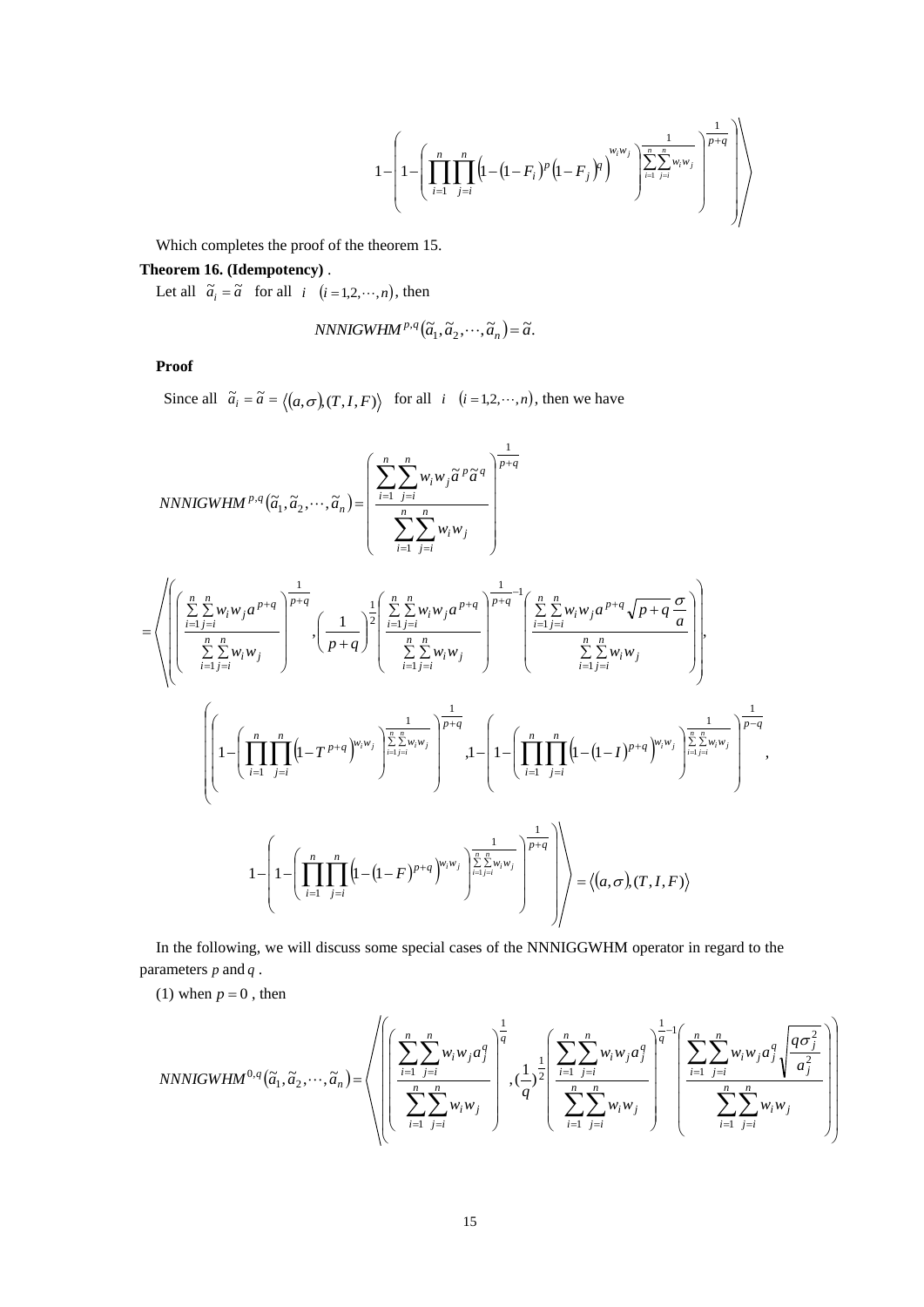$$
\left\{\left(1-\left(\prod_{i=1}^{n}\prod_{j=i}^{n}\left(1-T_{j}^{q}\right)^{w_{i}w_{j}}\right)^{\frac{1}{\sum_{i=1}^{n}\sum_{j=i}^{n}w_{i}w_{j}}\right)^{\frac{1}{q}},1-\left(1-\left(\prod_{i=1}^{n}\prod_{j=i}^{n}\left(1-\left(1-I_{j}\right)^{q}\right)^{w_{i}w_{j}}\right)^{\frac{1}{\sum_{i=1}^{n}\sum_{j=i}^{n}w_{i}w_{j}}\right)^{\frac{1}{q}},1-\left(1-\left(\prod_{i=1}^{n}\prod_{j=i}^{n}\left(1-\left(1-F_{j}\right)^{q}\right)^{w_{i}w_{j}}\right)^{\frac{1}{\sum_{i=1}^{n}\sum_{j=i}^{n}w_{i}w_{j}}\right)^{\frac{1}{q}}\right\},\right\}
$$
\n
$$
1-\left(1-\left(\prod_{i=1}^{n}\prod_{j=i}^{n}\left(1-\left(1-F_{j}\right)^{q}\right)^{w_{i}w_{j}}\right)^{\frac{1}{\sum_{i=1}^{n}\sum_{j=i}^{n}w_{i}w_{j}}\right)^{\frac{1}{q}}\right)\right\}
$$
\n
$$
(49)
$$

(2) when  $q = 0$ , then

$$
NNNIGWHM^{p,0}(\tilde{a}_{1},\tilde{a}_{2},\cdots,\tilde{a}_{n}) = \left\langle \left( \left( \frac{\sum_{i=1}^{n} \sum_{j=i}^{n} w_{i}w_{j}a_{i}^{p}}{\sum_{i=1}^{n} \sum_{j=i}^{n} w_{i}w_{j}} \right)^{\frac{1}{p}} , \left( \frac{1}{p} \right)^{1}_{2} \left( \frac{\sum_{i=1}^{n} \sum_{j=i}^{n} w_{i}w_{j}a_{i}^{p}}{\sum_{i=1}^{n} \sum_{j=i}^{n} w_{i}w_{j}} \right)^{\frac{1}{p-1}} \left( \frac{\sum_{i=1}^{n} \sum_{j=i}^{n} w_{i}w_{j}a_{i}^{p}}{\sum_{i=1}^{n} \sum_{j=i}^{n} w_{i}w_{j}} \right)^{\frac{1}{p}} \right\langle \left( \frac{\sum_{i=1}^{n} \sum_{j=i}^{n} w_{i}w_{j}}{\sum_{i=1}^{n} \sum_{j=i}^{n} w_{i}w_{j}} \right)^{\frac{1}{p}} \right\rangle
$$
\n
$$
1 - \left( \left( \prod_{i=1}^{n} \prod_{j=i}^{n} \left( 1 - (1 - F_{i})^{p} \right)^{w_{i}w_{j}} \right)^{\frac{1}{w-1}} \left( 1 - (1 - F_{i})^{p} \right)^{w_{i}w_{j}} \right)^{\frac{1}{w-1}} \left( 1 - \left( \prod_{i=1}^{n} \prod_{j=i}^{n} \left( 1 - (1 - F_{i})^{p} \right)^{w_{i}w_{j}} \right)^{\frac{1}{w-1}} \right)^{\frac{1}{p}} , \tag{50}
$$

(3) when  $p = q = 1$ , then

$$
NNNIGWHM^{1,1}(\tilde{a}_{1}, \tilde{a}_{2}, \dots, \tilde{a}_{n}) = \sqrt{\left(\left(\sum_{i=1}^{n} \sum_{j=i}^{n} w_{i} w_{j} a_{i} a_{j}\right)^{\frac{1}{2}}, \sum_{i=1}^{1} \sum_{j=i}^{n} w_{i} w_{j}}\right), \sum_{i=1}^{1} \sqrt{\left(\sum_{i=1}^{n} \sum_{j=i}^{n} w_{i} w_{j}}\right)^{\frac{1}{2}} \left(\sum_{i=1}^{n} \sum_{j=i}^{n} w_{i} w_{j} a_{i} a_{j}\right)^{\frac{1}{2}} \left(\sum_{i=1}^{n} \sum_{j=i}^{n} w_{i} w_{j} a_{i} a_{j}\right)^{\frac{1}{2}} \left(\sum_{i=1}^{n} \sum_{j=i}^{n} w_{i} w_{j} a_{i} a_{j}\right)^{\frac{1}{2}} \left(\sum_{i=1}^{n} \sum_{j=i}^{n} w_{i} w_{j} a_{i} a_{j}\right)^{\frac{1}{2}} \left(\sum_{i=1}^{n} \sum_{j=i}^{n} w_{i} w_{j} a_{i} a_{j}\right)^{\frac{1}{2}} \left(\sum_{i=1}^{n} \sum_{j=i}^{n} w_{i} w_{j} a_{i} a_{j}\right)^{\frac{1}{2}} \left(\sum_{i=1}^{n} \sum_{j=i}^{n} w_{i} w_{j} a_{i} a_{j}\right)^{\frac{1}{2}} \left(\sum_{i=1}^{n} \sum_{j=i}^{n} w_{i} w_{j} a_{i} a_{j}\right)^{\frac{1}{2}} \left(\sum_{i=1}^{n} \sum_{j=i}^{n} w_{i} w_{j} a_{i} a_{j}\right)^{\frac{1}{2}} \left(\sum_{i=1}^{n} \sum_{j=i}^{n} w_{i} w_{j} a_{i} a_{j}\right)^{\frac{1}{2}} \left(\sum_{i=1}^{n} \sum_{j=i}^{n} w_{i} w_{j} a_{i} a_{j}\right)^{\frac{1}{2}} \left(\sum_{i=1}^{n} \sum_{j=i}^{n} w_{i} w_{j} a_{i} a_{j}\right)^{\frac{1}{2}} \left(\sum_{i=1}^{n} \sum_{j=i}^{n} w_{i} w_{j} a_{i} a_{j}\right
$$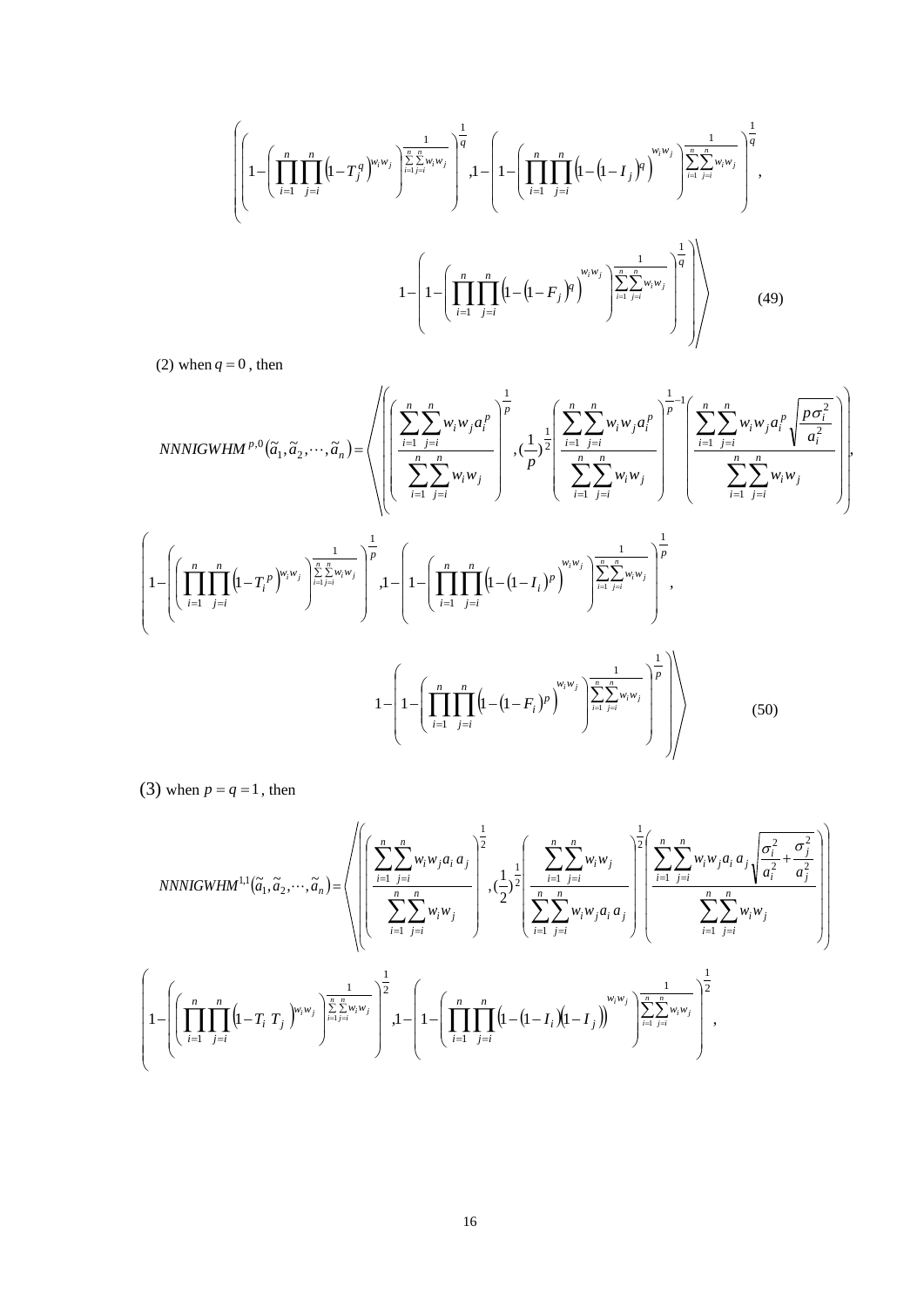$$
1 - \left(1 - \left(\prod_{i=1}^{n} \prod_{j=i}^{n} \left(1 - \left(1 - F_i\right)\left(1 - F_j\right)\right)^{w_i w_j}\right)^{\frac{1}{\sum_{i=1}^{n} \sum_{j=i}^{n} w_i w_j}}\right)^{\frac{1}{2}}\right) \tag{51}
$$

#### **3.2 The NNNIGGWHM operator**

**Definition 18.** Let  $p, q \ge 0$ , and  $\tilde{a}_i = \langle (a_i, \sigma_i), (T_i, I_i, F_i) \rangle$   $(i = 1, 2, \dots, n)$  be a collection of single normal

neutrosophic numbers.  $w = (w_1, w_2, \dots, w_n)^T$  is the weight vector of  $\tilde{a}_i (i = 1, 2, \dots, n)$ , and satisfies

$$
w_i \ge 0, \sum_{i=1}^n w_i = 1. \text{If}
$$
  
*NNNIGGWHM*<sup>*p,q*</sup>( $\tilde{a}_1, \tilde{a}_2, \dots, \tilde{a}_n$ ) =  $\frac{1}{p+q} \prod_{i=1}^n \prod_{j=i}^n \left( p\tilde{a}_i + q\tilde{a}_j \right)^{\frac{2(n+1-i)}{n(n+1)} \sum_{k=i}^n w_k}$  (52)

then *NNNIGGWHM*<sup> $p,q$ </sup> is called the normal neutrosophic number improved generalized geometric weighted Heronian mean (NNNIGGWHM) operator.

**Theorem 17.** Let  $p, q \ge 0$ , and  $\tilde{a}_i = \langle (a_i, \sigma_i), (T_i, I_i, F_i) \rangle$   $(i = 1, 2, \dots, n)$  be a collection of normal neutrosophic numbers.  $w = (w_1, w_2, \dots, w_n)^T$  is the weight vector of  $\tilde{a}_i (i = 1, 2, \dots, n)$ , and

satisfies  $w_i \ge 0$ ,  $\sum_{i=1} w_i =$ *n i wi* 1 1. then the result aggregated from Definition 18 is still a NNN, then the aggregated value by (52) can be expressed as

 $(\widetilde{a}_1, \widetilde{a}_2, \cdots, \widetilde{a}_n) = \frac{1}{p+q} \prod_{i=1}^n \prod_{j=i}^n \left( p \widetilde{a}_i + q \widetilde{a}_j \right)^{\frac{2(n+1-i)}{n(n+1)}}$  $^{+}$  $+1 =\frac{1}{p+q}\prod_{i=1}^{n}\prod_{j=i}\left(p\tilde{a}_i+q\tilde{a}_j\right)\overline{n(n+1)}\sum_{k=i}^{n}$ *n i n*  $\prod_{j=i}^{\infty}$   $\binom{n-i}{i}$   $\prod_{i=1}^{i}$   $\binom{n}{i}$   $\prod_{k=i}^{i}$   $w$ *w n n*  $n+1-i$  $p,q(\tilde{a}_1, \tilde{a}_2, \cdots, \tilde{a}_n) = \frac{1}{n} \prod_{i=1}^n \prod_p (p\tilde{a}_i + q\tilde{a}_j)^{\frac{2(n+1)}{n(n+1)}}$  $\sum_{k=i}^{N_k}$  $NNNIGGWHM^{p,q}(\tilde{a}_1, \tilde{a}_2, \cdots, \tilde{a}_n) = \frac{1}{p+q} \prod_{i=1}^n \prod_{i=1}^n \left( p \tilde{a}_i + q \tilde{a}_j \right)^{\frac{2(n+1-j)}{n(n+1)}} \sum_{i=1}^n p_i$ 1 1  $2(n+1)$  $\mathcal{A}^q(\tilde{a}_1, \tilde{a}_2, \cdots, \tilde{a}_n) = \frac{1}{n+1} \prod_{i=1}^n \left( p \tilde{a}_i + q \tilde{a}_i \right)$  $\left( \prod_{i=1}^{n} \prod_{i=1}^{n} (n a_i + a_i^2) H \right) \left[ \sum_{i=1}^{n} \sum_{i=1}^{n} H (p \sigma_i + q \sigma_j)^2 \right]$  $\int$ ſ *n n n n*

$$
= \left\langle \left( \frac{1}{p+q} \prod_{i=1}^{n} \prod_{j=i}^{n} (pa_i + qa_j)^H, \frac{1}{p+q} \left( \prod_{i=1}^{n} \prod_{j=i}^{n} (pa_i + qa_j)^H \right) \right\rangle \left\langle \sum_{i=1}^{n} \sum_{j=i}^{n} \frac{H(p\sigma_i + q\sigma_j)^2}{(pa_i + qa_j)^2} \right\rangle, \left\langle \sum_{i=1}^{n} \prod_{j=i}^{n} \left( (pq_i + qa_j)^H \right) \right\rangle \right\rangle
$$
\n
$$
\left( 1 - \left( 1 - \prod_{i=1}^{n} \prod_{j=i}^{n} \left( 1 - (1-T_i)^p (1-T_j)^q \right)^H \right)^{\frac{1}{p+q}} \left( 1 - \prod_{i=1}^{n} \prod_{j=i}^{n} \left( 1 - I_i^p I_j^q \right)^H \right)^{\frac{1}{p+q}} \left( 1 - \prod_{i=1}^{n} \prod_{j=i}^{n} \left( 1 - F_i^p F_j^q \right)^H \right)^{\frac{1}{p+q}} \right\rangle \right\rangle \tag{53}
$$

Where

$$
H = \frac{2(n+1-i)}{n(n+1)} \frac{w_j}{\sum_{k=i}^{n} w_k}
$$
 (54)

**Proof.** 

According to the operational rules of NNNs, we have

$$
p\widetilde{a}_i = \left\langle \left(p a_i, p \sigma_i\right) \left(1 - \left(1 - T_i\right)^p, I_i^p, F_i^p\right)\right\rangle
$$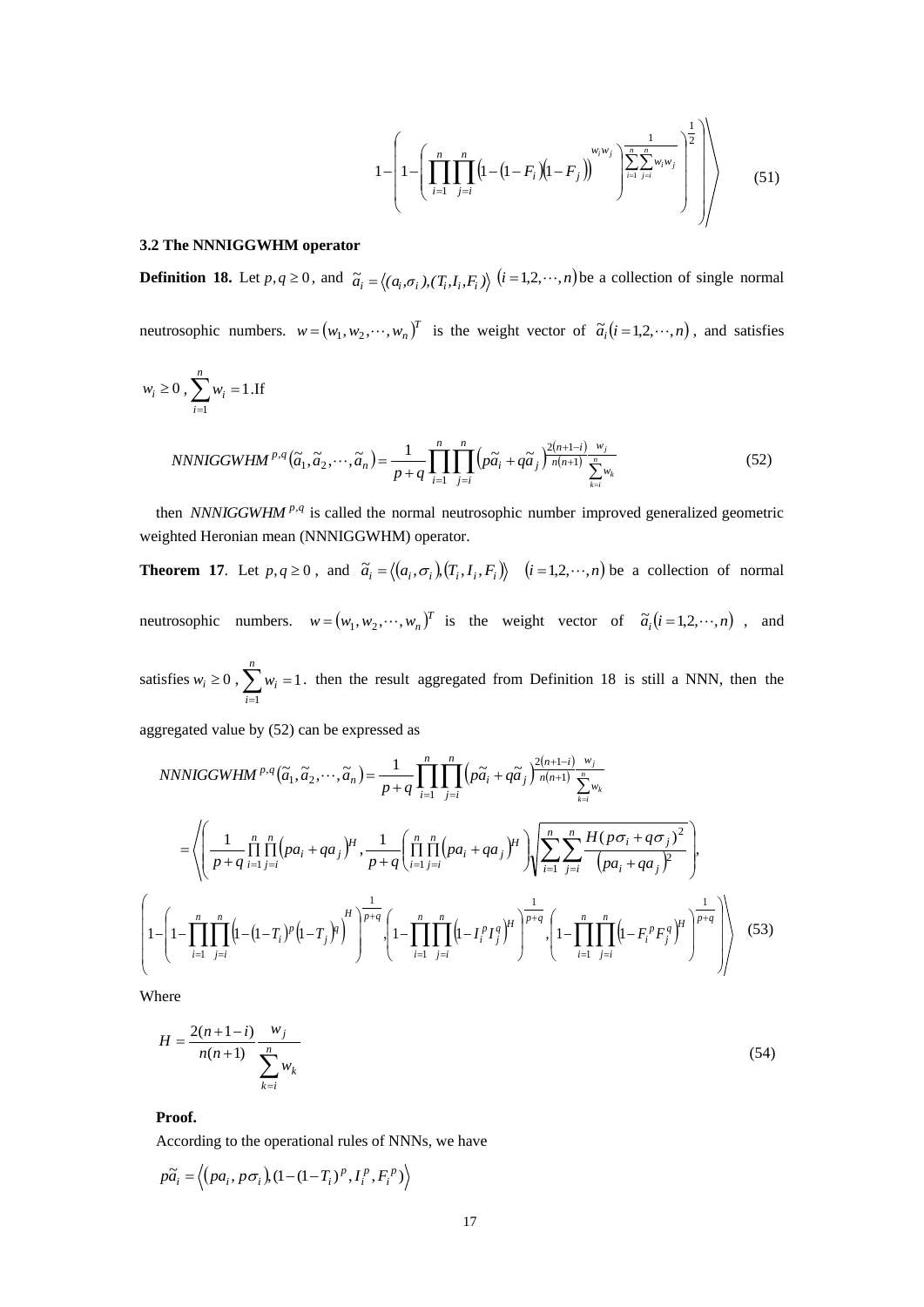$$
q\widetilde{a}_j = \left\langle \left(qa_j, q\sigma_j\right) (1 - (1 - T_j)^q, I_j^q, F_j^q) \right\rangle
$$

and

$$
p\tilde{a}_i + q\tilde{a}_j = \left\langle \left(p a_i + q a_j, p \sigma_i + q \sigma_j\right) (1 - (1 - T_i)^p (1 - T_j)^q, I_i^p I_j^q, F_i^p F_j^q) \right\rangle
$$

Due to  $n(n+1)$   $\sum_{k=i}^{n}$  $=\frac{2(n+1-i)}{n(n+1)}$  $k = i$ *k j w w n n*  $H = \frac{2(n+1-i)}{n(n+1)}$  $2(n+1-i)$ 

$$
\left(p\tilde{a}_{i} + q\tilde{a}_{j}\right)^{2(n+1-i)} \frac{w_{j}}{n(n+1)} \sum_{k=i}^{n} w_{k}} = \left(p\tilde{a}_{i} + q\tilde{a}_{j}\right)^{H} = \left\langle \left(\left(pa_{i} + qa_{j}\right)^{H}, H^{\frac{1}{2}}\left(pa_{i} + qa_{j}\right)^{H-1}\left(p\sigma_{i} + q\sigma_{j}\right)\right), \left(\left(1 - (1 - T_{i})^{P}(1 - T_{j})^{q}\right)^{H}, 1 - \left(1 - I_{i}^{P}I_{j}^{q}\right)^{H}, 1 - \left(1 - F_{i}^{P}F_{j}^{q}\right)^{H}\right)\right\rangle\right\rangle
$$

and

$$
\prod_{i=1}^{n} \prod_{j=i}^{n} \left( p \widetilde{a}_{i} + q \widetilde{a}_{j} \right) \frac{2(n+1-i)}{n(n+1)} \frac{w_{j}}{\sum_{k=i}^{n} w_{k}} = \left\langle \left( \prod_{i=1}^{n} \prod_{j=i}^{n} \left( p a_{i} + q a_{j} \right)^{\mu} \right) \left( \prod_{i=1}^{n} \prod_{j=i}^{n} \left( p a_{i} + q a_{j} \right)^{\mu} \right) \right\rangle \left\langle \sum_{i=1}^{n} \sum_{j=i}^{n} \frac{H(p \sigma_{i} + q \sigma_{j})^{2}}{(p a_{i} + q a_{j})^{2}} \right\rangle \right\rangle
$$
\n
$$
\left( \prod_{i=1}^{n} \prod_{j=i}^{n} \left( 1 - (1 - T_{i})^{p} (1 - T_{j})^{q} \right)^{\mu} \right) \left\langle 1 - \prod_{i=1}^{n} \prod_{j=i}^{n} \left( 1 - I_{i}^{p} I_{j}^{q} \right)^{\mu} \right\rangle \left\langle 1 - F_{i}^{p} F_{j}^{q} \right)^{\mu} \right\rangle
$$

So

$$
q\bar{a}_{j} = \langle \langle aq_{j}, q\sigma_{j} \rangle \mathbf{G} - \mathbf{G} - T_{j}\rangle^{q}, I_{j}^{q}, F_{j}^{q} \rangle \rangle
$$
  
\nand  
\n
$$
p\bar{a}_{i} + q\bar{a}_{j} = \langle (pa_{i} + qa_{j}, p\sigma_{i} + q\sigma_{j}) \mathbf{G} - \mathbf{G} - T_{j}\rangle^{q}, I_{i}^{p}I_{j}^{q}, F_{i}^{p}F_{j}^{q} \rangle \rangle
$$
  
\nDue to  
\n
$$
H = \frac{2(n+1-i)}{n(n+1)} \sum_{k=0}^{w_{j}}
$$
  
\n
$$
\left(\rho\bar{a}_{i} + q\bar{a}_{j}\right)^{2(n+1-i)} \sum_{k=0}^{w_{j}}
$$
  
\n
$$
\left(\rho\bar{a}_{i} + q\bar{a}_{j}\right)^{2(n+1-i)} \sum_{k=0}^{w_{j}}
$$
  
\n
$$
\left(\left[ (1-(1-i))^{p} (1-i))^{q} \right] \cdot \prod_{k=1}^{n} \left[ (pa_{i} + qa_{j})^{p} \right] \cdot \prod_{k=1}^{n} \left[ (pa_{i} + qa_{j})^{p} \right] \cdot \prod_{k=1}^{n} \left[ (pq_{i} + qa_{j})^{p} \right] \cdot \prod_{k=1}^{n} \left[ (pq_{i} + qa_{j})^{p} \right] \cdot \prod_{k=1}^{n} \left[ (pq_{i} + qa_{j})^{p} \right] \cdot \prod_{k=1}^{n} \left[ (pq_{i} + qa_{j})^{p} \right] \cdot \prod_{k=1}^{n} \left[ (pq_{i} + qa_{j})^{p} \right] \cdot \prod_{k=1}^{n} \left[ (pq_{i} + qa_{j})^{p} \right] \cdot \prod_{k=1}^{n} \left[ (pq_{i} + qa_{j})^{p} \right] \cdot \prod_{k=1}^{n} \left[ (pq_{i} + qa_{j})^{p} \right] \cdot \prod_{k=1}^{n} \left[ (pq_{i} + qa_{j})^{p} \right] \cdot \prod_{k=1}^{n} \left[ (pq_{i} + qa_{j})^{p} \right] \cdot \prod_{k=1}^{n} \left[ (pq_{i} + qa_{j})^{
$$

So, we complete the proof that

NNNIGGWHM<sup>p,q</sup>(
$$
\tilde{a}_1, \tilde{a}_2, \dots, \tilde{a}_n
$$
) =  $\frac{1}{p+q} \prod_{i=1}^n \prod_{j=i}^n \left( p\tilde{a}_i + q\tilde{a}_j \right)^{\frac{2(n+1-i)}{n(n+1)}} \sum_{k=i}^{w_j} w_k$   
\n= $\left\langle \left( \frac{1}{p+q} \prod_{i=1}^n \prod_{j=i}^n (pa_i + qa_j)^H, \frac{1}{p+q} \left( \prod_{i=1}^n \prod_{j=i}^n (pa_i + qa_j)^H \right) \right\rangle \left\langle \sum_{i=1}^n \sum_{j=i}^n \frac{H(p\sigma_i + q\sigma_j)^2}{(pa_i + qa_j)^2} \right\rangle, \left( 1 - \prod_{i=1}^n \prod_{j=i}^n (1 - (1-T_i)^p)(1-T_j)^H \right)^{\frac{1}{p+q}} \left\langle 1 - \prod_{i=1}^n \prod_{j=i}^n (1 - I_i^p I_j^q)^H \right\rangle^{\frac{1}{p+q}} \left( 1 - \prod_{i=1}^n \prod_{j=i}^n (1 - F_i^p F_j^q)^H \right)^{\frac{1}{p+q}} \right\rangle$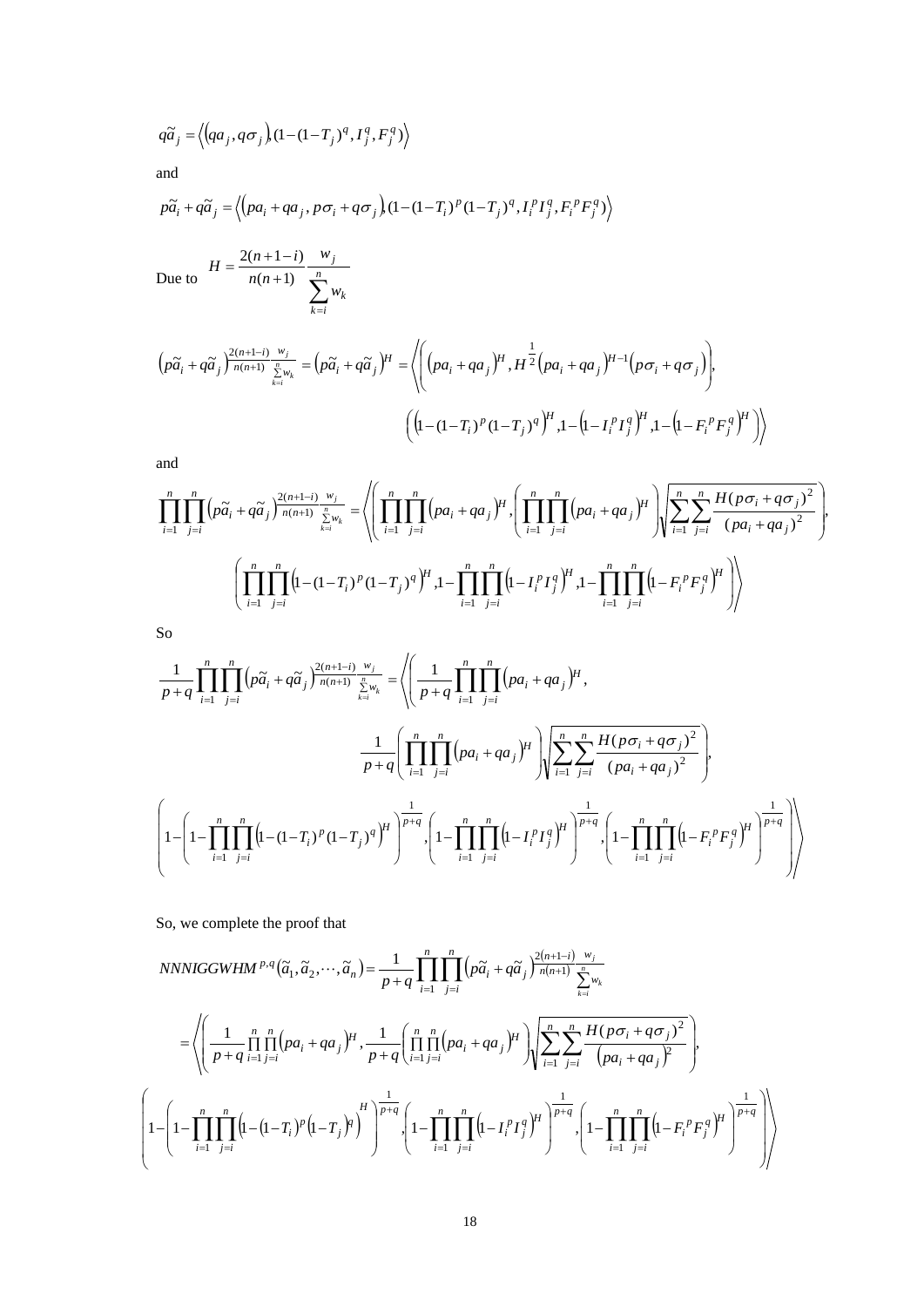Moreover, the NNNIGGWHM operator has the following properties.

**Theorem 18. (Reducibility)** .

Suppose 
$$
w = \left(\frac{1}{n}, \frac{1}{n}, \dots, \frac{1}{n}\right)^T
$$
, then

 $NNNIGGWHM^{p,q}(\tilde{a}_1, \tilde{a}_2, \cdots, \tilde{a}_n) = NNNGGHM^{p,q}(\tilde{a}_1, \tilde{a}_2, \cdots, \tilde{a}_n)$ 

**Proof.** Since 
$$
w = \left(\frac{1}{n}, \frac{1}{n}, \dots, \frac{1}{n}\right)^T
$$
, then according to (53), we have

 $\ddot{\phantom{a}}$ 

$$
H = \frac{2(n+1-i)}{n(n+1)} \frac{w_j}{\sum_{k=i}^{n} w_k} = \frac{2}{n(n+1)}
$$

NNNIGGWHM <sup>p,q</sup>(
$$
\tilde{a}_1
$$
,  $\tilde{a}_2$ ,..., $\tilde{a}_n$ ) =  $\left\langle \left( \frac{1}{p+q} \prod_{i=1}^n \prod_{j=i}^n (pa_i + qa_j)^H, \frac{1}{p+q} \left( \prod_{i=1}^n \prod_{j=i}^n (pa_i + qa_j)^H \right) \right) \left( \sum_{i=1}^n \sum_{j=i}^n \frac{H(p\sigma_i + q\sigma_j)^2}{(pa_i + qa_j)^2} \right) \right\rangle$ 

$$
\left(1-\left(1-\prod_{i=1}^{n}\prod_{j=i}^{n}\left(1-(1-T_{i})^{p}\left(1-T_{j}\right)^{p}\right)^{H}\right)^{\frac{1}{p+q}}\right)\left(1-\prod_{i=1}^{n}\prod_{j=i}^{n}\left(1-I_{i}^{p}T_{j}^{q}\right)^{H}\right)^{\frac{1}{p+q}}\right)\left(1-\prod_{i=1}^{n}\prod_{j=i}^{n}\left(1-F_{i}^{p}F_{j}^{q}\right)^{H}\right)^{\frac{1}{p+q}}\right)
$$
\n
$$
=\left\langle\left(\frac{1}{p+q}\prod_{i=1}^{n}\prod_{j=i}^{n}\left(pa_{i}+qa_{j}\right)\frac{2}{m(n+1)},\frac{1}{p+q}\left(\prod_{i=1}^{n}\prod_{j=i}^{n}\left(pa_{i}+qa_{j}\right)\frac{2}{m(n+1)}\right)\right)\left(\sum_{i=1}^{n}\sum_{j=i}^{n}\frac{2}{m(n+1)}\left(p\sigma_{i}+q\sigma_{j}\right)^{2}\right)\right\rangle
$$
\n
$$
\left(1-\left(1-\prod_{i=1}^{n}\prod_{j=i}^{n}\left(1-(1-T_{i})^{p}\left(1-T_{j}\right)^{q}\right)^{\frac{2}{m(n+1)}}\right)^{\frac{1}{p+q}}\right)\left(1-\prod_{i=1}^{n}\prod_{j=i}^{n}\left(1-I_{i}^{p}T_{j}^{q}\right)\frac{2}{m(n+1)}\right)^{\frac{1}{p+q}}\right)\left(1-\prod_{i=1}^{n}\prod_{j=i}^{n}\left(1-F_{i}^{p}F_{j}^{q}\right)^{\frac{2}{m(n+1)}}\right)^{\frac{1}{p+q}}\right)\right\rangle
$$

 $=NNNGGHM^{pq}(\tilde{a}_1, \tilde{a}_2, \ldots, \tilde{a}_n)$ 

**Theorem 19. (Idempotency)** .

Let all  $\tilde{a}_i = a = \langle (a, \sigma), (T, I, F) \rangle$  for all  $i \ (i = 1, 2, \dots, n)$ , then

$$
NNNIGGWHM^{p,q}(\widetilde{a}_1, \widetilde{a}_2, \cdots, \widetilde{a}_n) = \widetilde{a}.
$$

**Proof.** since  $\tilde{a} = \langle (a, \sigma), (T, I, F) \rangle$   $(i = 1, 2, \dots, n)$ , then, we have

$$
NNNIGGWHM(\tilde{a}_1, \tilde{a}_2, \cdots, \tilde{a}_n) = \frac{1}{p+q} \prod_{i=1}^n \prod_{j=i}^n (p\tilde{a} + q\tilde{a})^{\frac{2(n+1-i)}{n(n+1)}} \sum_{k=i}^{w_i} w_k
$$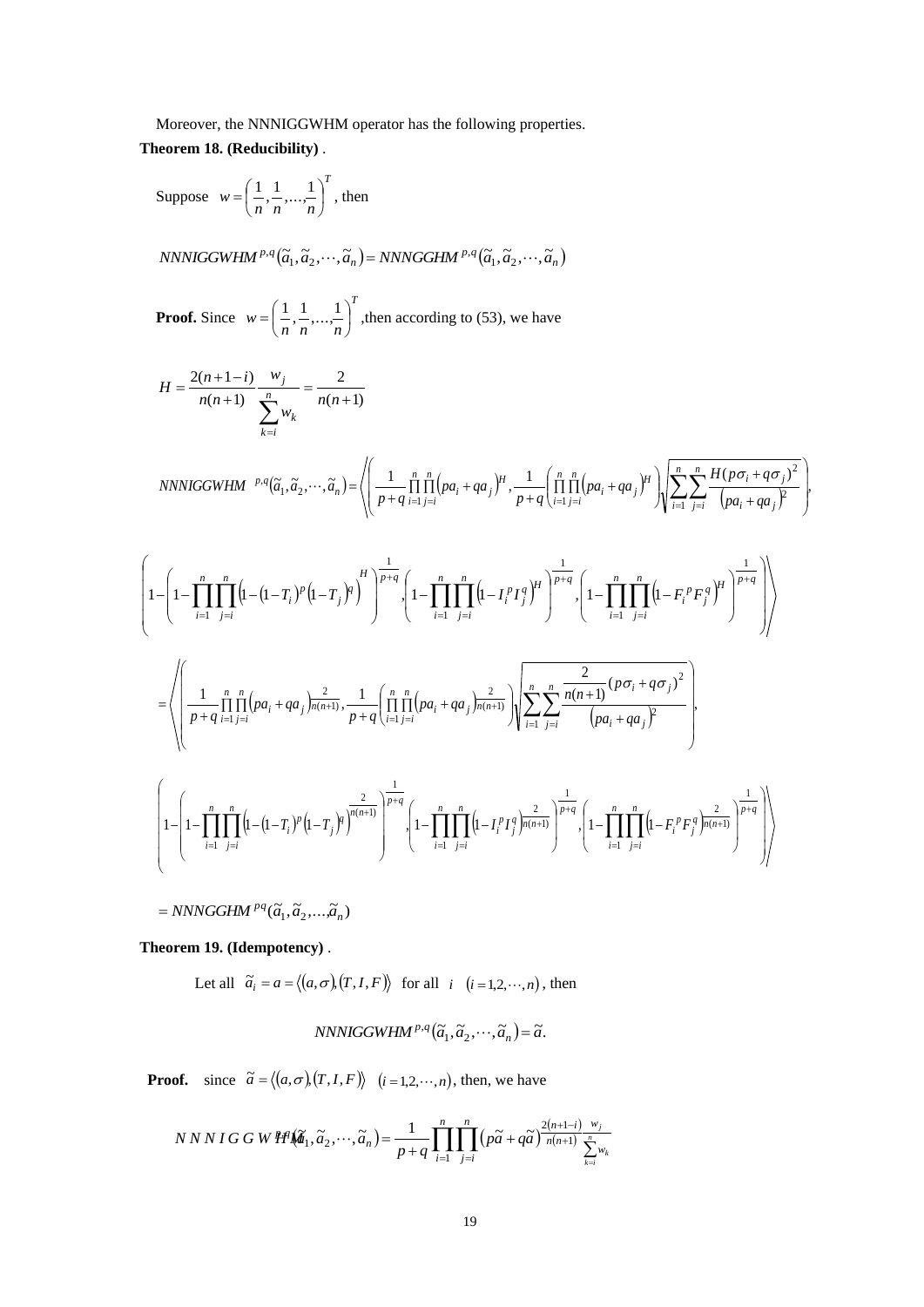$$
\begin{split}\n&= \left\langle \left( \frac{1}{p+q} \prod_{i=1}^{n} \prod_{j=i}^{n} (pa+qa)^{H} \cdot \frac{1}{p+q} \left( \prod_{i=1}^{n} \prod_{j=i}^{n} (pa+qa)^{H} \right) \right\rangle \sum_{i=1}^{n} \sum_{j=i}^{n} \frac{H(p\sigma+q\sigma)^{2}}{(pa+qa)^{2}} \right\rangle \\
&= \left\langle 1 - \left( \frac{1}{1-\prod_{i=1}^{n} \prod_{j=i}^{n} (1-(1-T)^{p+q})^{H}} \right)^{\frac{1}{p+q}} \left( 1 - \prod_{i=1}^{n} \prod_{j=i}^{n} (1-P^{iq})^{H} \right)^{\frac{1}{p+q}} \cdot \left( 1 - \prod_{i=1}^{n} \prod_{j=i}^{n} (1-P^{iq})^{H} \right)^{\frac{1}{p+q}} \right\rangle \right\rangle \\
&= \left\langle \left( \frac{1}{p+q} (pa+qa) \sum_{i=1}^{n} \sum_{j=i}^{n} \frac{2(n+1-i)}{n(n+1)} \sum_{k=i}^{n} \sum_{j=i}^{n} (pa+qa) \sum_{i=1}^{n} \sum_{j=i}^{n} \frac{2(n+1-i)}{n(n+1)} \sum_{k=i}^{n} \sum_{k=i}^{n} (1-P^{iq})^{H}}{\sum_{k=i}^{n} \sum_{j=i}^{n} (1-P^{iq})^{H}} \right\rangle \right\rangle \\
&= \left\langle \left( 1 - \left( 1 - (1-T)^{p+q} \right) \prod_{j=i}^{n} \sum_{j=i}^{n} \sum_{k=i}^{n} (1-P^{iq}) \sum_{k=i}^{n} \sum_{j=i}^{n} (1-P^{iq})^{H} \cdot \left( 1 - (1-P^{iq}) \prod_{k=i}^{n} \sum_{j=i}^{n} \sum_{k=i}^{n} (1-P^{iq})^{H} \cdot \left( 1 - (1-P^{iq}) \prod_{k=i}^{n} \sum_{j=i}^{n} \sum_{k=i}^{n} (1-P^{iq})^{H} \cdot \left( 1 - (1-P^{iq}) \prod_{k=i}^{n} \sum_{j=i}^{n} \sum_{j=i}^{n} (1-P^{iq})^{H} \cdot \left( 1 - (1-P^{iq}) \prod_{j=i}^{n} \sum_{j=i}^{n
$$

Which complete the proof of the theorem 19.

We will discuss some special cases of the NNNIGGWHM operator according to the parameters *p* and *q* .

(1) when  $p = 0$ , then

NNNIGGWHM<sup>0,q</sup>(
$$
\tilde{a}_1, \tilde{a}_2, \dots, \tilde{a}_n
$$
) =  $\left\langle \left( \frac{1}{q} \prod_{i=1}^n \prod_{j=i}^n (qa_j)^H, \frac{1}{p} \prod_{i=1}^n \prod_{j=i}^n (qa_j)^H \right) \sum_{i=1}^n \sum_{j=i}^n \frac{H(\sigma_j)^2}{(a_j)^2} \right\rangle$ ,  

$$
\left( 1 - \left( 1 - \prod_{i=1}^n \prod_{j=i}^n \left( 1 - (1 - T_j)^q \right)^H \right)^{\frac{1}{q}} \left\{ 1 - \prod_{i=1}^n \prod_{j=i}^n \left( 1 - T_j^q \right)^H \right)^{\frac{1}{q}} , \left( 1 - \prod_{i=1}^n \prod_{j=i}^n \left( 1 - F_j^q \right)^H \right)^{\frac{1}{q}} \right\rangle \right\}
$$
(55)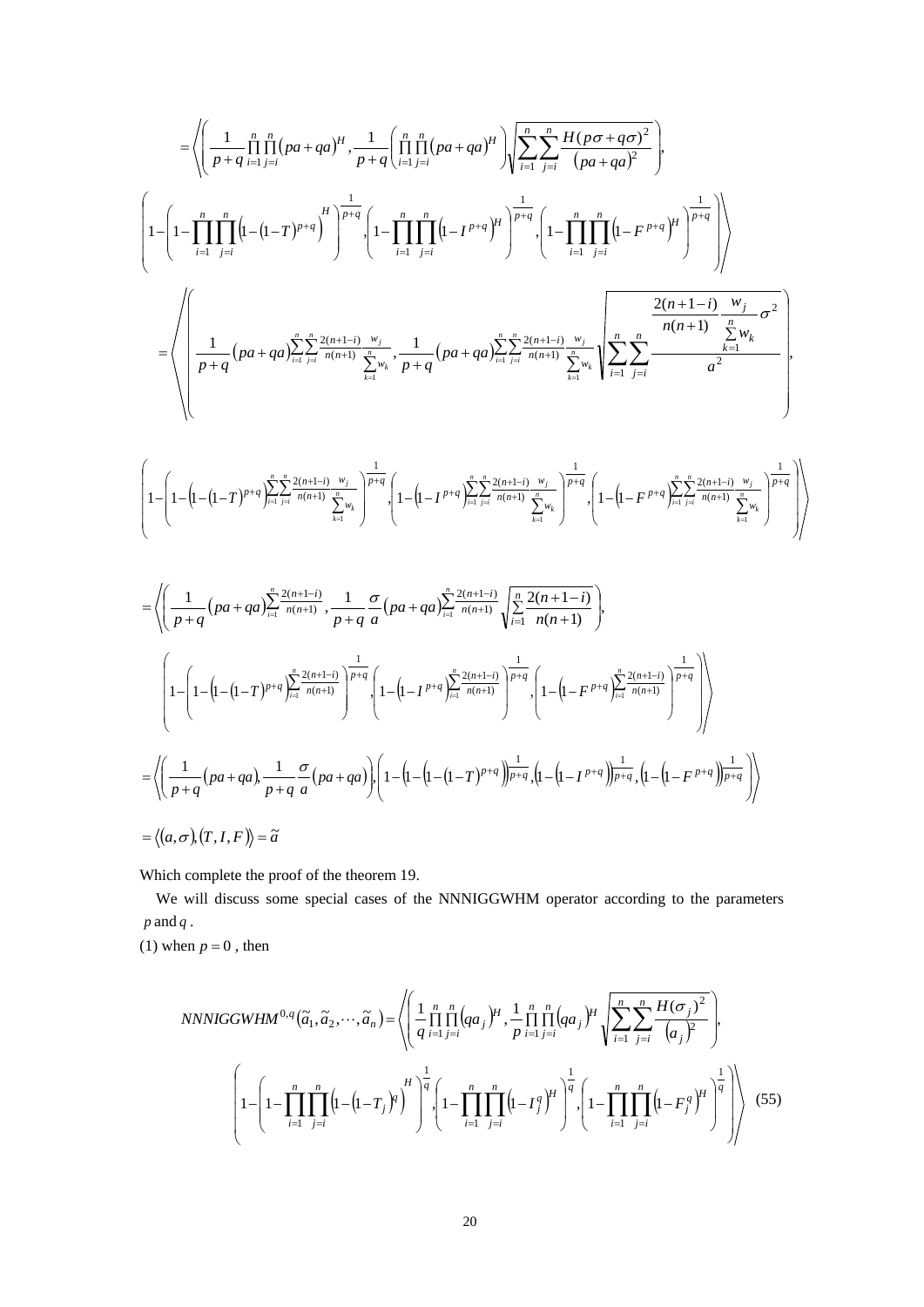$(2)$  when  $q = 0$ , then

NNNIGGWHM<sup>p,0</sup>(
$$
\tilde{a}_1, \tilde{a}_2, \dots, \tilde{a}_n
$$
) =  $\left\langle \left( \frac{1}{p} \prod_{i=1}^n \prod_{j=i}^n (pa_i)^H \right), \frac{1}{p} \left( \prod_{i=1}^n \prod_{j=i}^n (pa_i)^H \right) \right\rangle \left\langle \sum_{i=1}^n \sum_{j=i}^n \frac{H \sigma_i^2}{a_i^2} \right\rangle$   

$$
\left( 1 - \left( 1 - \prod_{i=1}^n \prod_{j=i}^n \left( 1 - (1 - T_i)^p \right)^H \right)^{\frac{1}{p}} \cdot \left( 1 - \prod_{i=1}^n \prod_{j=i}^n \left( 1 - I_i^p \right)^H \right)^{\frac{1}{p}} \cdot \left( 1 - \prod_{i=1}^n \prod_{j=i}^n \left( 1 - F_i^p \right)^H \right)^{\frac{1}{p}} \right\rangle
$$

$$
= \left\langle \left( \frac{1}{p} \prod_{i=1}^n (pa_i)^{\frac{2(n+1-i)}{n(n+1)}} \right), \frac{1}{p} \left( \prod_{i=1}^n (pa_i)^{\frac{2(n+1-i)}{n(n+1)}} \right) \left( \sum_{i=1}^n \frac{2(n+1-i)}{n(n+1)} \frac{\sigma_i^2}{a_i^2} \right),
$$

$$
\left( 1 - \left( 1 - \prod_{i=1}^n \left( 1 - (1 - T_i)^p \right)^{\frac{2(n+1-i)}{n(n+1)}} \right)^{\frac{1}{p}} \cdot \left( 1 - \prod_{i=1}^n \left( 1 - I_i^p \right)^{\frac{2(n+1-i)}{n(n+1)}} \right)^{\frac{1}{p}} \cdot \left( 1 - \prod_{i=1}^n \left( 1 - F_i^p \right)^{\frac{1}{n-p}} \right)^{\frac{1}{p}} \right\rangle
$$
(56)

Obviously, when  $q = 0$ , *NNNIGGWHM*<sup>*p*,0</sup> does not have any relationship with *w* 

(3) when  $q = p = 1$ , then

NNNIGGWHM<sup>1,1</sup>(
$$
\tilde{a}_1, \tilde{a}_2, \dots, \tilde{a}_n
$$
) =  $\left\langle \left( \frac{1}{2} \prod_{i=1}^n \prod_{j=i}^n (a_i + q_j)^H, \frac{1}{2} \left( \prod_{i=1}^n \prod_{j=i}^n (a_i + a_j)^H \right) \right) \left( \sum_{i=1}^n \sum_{j=i}^n \frac{H(\sigma_i + \sigma_j)^2}{(a_i + a_j)^2} \right),$   

$$
\left( 1 - \left( 1 - \prod_{i=1}^n \prod_{j=i}^n \left( 1 - (1 - T_i)(1 - T_j) \right)^H \right)^{\frac{1}{2}} \cdot \left( 1 - \prod_{i=1}^n \prod_{j=i}^n \left( 1 - I_i I_j \right)^H \right)^{\frac{1}{2}} \cdot \left( 1 - \prod_{i=1}^n \prod_{j=i}^n \left( 1 - F_i F_j \right)^H \right)^{\frac{1}{2}} \right) \right\rangle
$$
(57)

# **4. The group decision-making methods based on the NNNIGWHM operator and NNNIGGWHM operator**

 In this part, we use the normal neutrosophic number improved generalized weighted Heronian mean operator and the normal neutrosophic number improved generalized geometric weighted Heronian mean operator to deal with the multiple attribute group decision making (MAGDM) problems in which the attribute values take the form of NNNs.

For a multiple attribute decision making problem, suppose we have known that  $A = \{A_1, A_2, \dots, A_m\}$  is the collection of alternatives,  $C = \{C_1, C_2, \dots, C_n\}$  is the collection of attributes, and  $e = \{e_1, e_2, \dots, e_d\}$  is the collection of decision makers. Supposed the attributes are independent of each other, and the evaluation of the alternative  $A_i$  with respect to the criterion  $C_j$ given by the decision maker  $e_t$  is  $r_{ij}^t = \left\langle (a_{ij}^t, \sigma_{ij}^t), (T_{ij}^t, I_{ij}^t, F_{ij}^t) \right\rangle$  which is represented by the form of NNN, where  $T_i^t$ ,  $I_{ij}^t$ ,  $F_{ij}^t \in [0,1]$  and  $T_{ij}^t + I_{ij}^t + F_{ij}^t \leq 3$ . The weight vector of the criteria is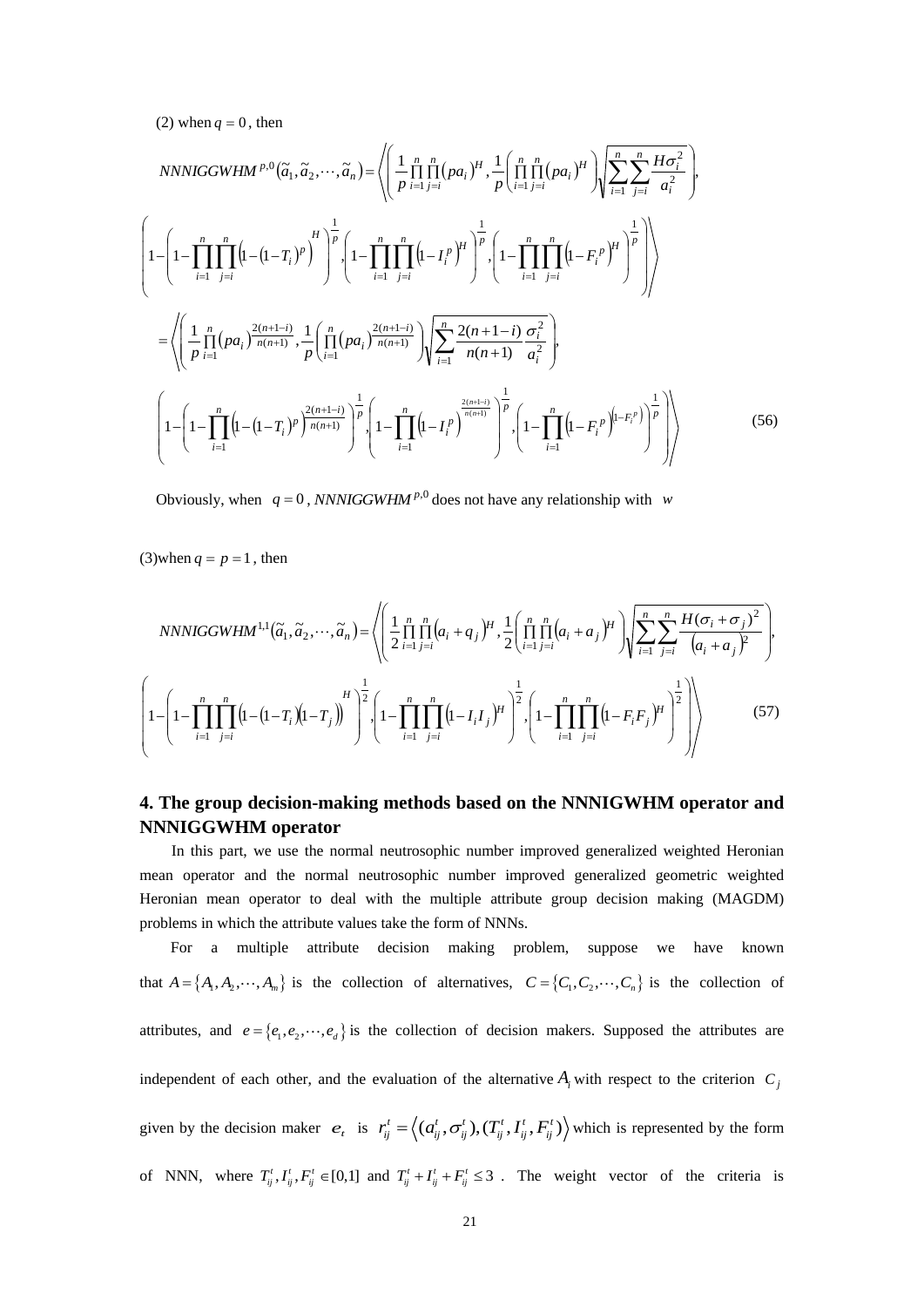$w = (w_1, w_2, \dots, w_n)$ , which satisfying 1  $[0,1], \sum_{i=1}^{n} w_i = 1$  $j \in [0,1], \sum_{j=1}^W w_j$  $w_i \in [0,1], \sum w$  $\in [0,1], \sum_{j=1}^{n} w_j = 1$ . Let  $\omega = (\omega_1, \omega_2, ..., \omega_d)$  be the vector of decision makers, and 1  $[0,1], \sum_{i=1}^{d} \omega_i = 1$  $U_t \in [0,1], \sum_{t=1}^{\infty} U_t$  $\omega_t \in [0,1], \sum \omega_t$  $\in [0,1], \sum_{t=1}^{n} \omega_t = 1$ 

Then, we give the steps of decision making method based on the NNNIGWHM operator and NNNIGGWHM operator. So, the procedures are shown as follows:

**Step 1.** Utilize the NNNIGWHM operator

$$
r_i^t = \langle \left( a_i^t, \sigma_i^t \right) \left( T_i^t, I_i^t, F_i^t \right) \rangle = NNNIGWHM \left( r_{i1}^t, r_{i2}^t, \dots, r_{in}^t \right) \tag{58}
$$

or NNNIGGWHM operator

$$
r_i^t = \left\langle \left(a_i^t, \sigma_i^t\right) \left(T_i^t, I_i^t, F_i^t\right) \right\rangle = NNNIGGWHM\left(r_{i1}^t, r_{i2}^t, \dots, r_{in}^t\right) \tag{59}
$$

to get the comprehensive attribute values for each decision-maker of each alternative.

Step 2. Utilize the NNNIGWHM operator  
\n
$$
r_i = \langle (a_i, \sigma_i), (T_i, I_i, F_i) \rangle = NNNIGWHM \left( r_i^1, r_i^2, ..., r_i^d \right)
$$
\n(60)

or NNNIGGWHM operator

NNNIGGWHM operator  
\n
$$
r_i = \langle (a_i, \sigma_i), (T_i, I_i, F_i) \rangle = NNNIGGWHM \left( r_i^1, r_i^2, ..., r_i^d \right)
$$
\n(61)

to get the collective values for each alternative.

**Step 3.** Calculate the value  $s_1(r_i)$ ,  $s_2(r_i)$ ,  $h_1(r_i)$ ,  $h_2(r_i)$  of  $r_i$ . **Step 4.** Rank all the alternatives  $\{A_1, A_2, ..., A_m\}$  according to the theorem 1.

### **5. A numerical example**

In this section, we provide an example to illustrate the application of NNNIGWHM and NNNIGGWHM operators. Suppose that an investment company wants to choose a company as the partner. There are four companies  $A_i$  ( $i = 1,2,3,4$ ) evaluated by three decision makers  $\{D_1, D_2, D_3\}$ .

The weight vector of the decision makers is  $\lambda = (0.314, 0.355, 0.331)^T$ , and the attributes include:  $C_1$  (the risk index),  $C_2$  (the growth index), and  $C_3$  (the social-political impact index). Suppose the attribute weight vector is  $w = (0.4, 0.20, 0.40)^T$ . The three decision makers  $\{D_1, D_2, D_3\}$  evaluate the four companies  $A_i$  (*i* = 1,2,3,4) with respect to the attributes  $C_j$  (*j* = 1,2,3). The values of evaluation information can be expressed by NNNs. According to the evaluation from three decision makers, we construct three decision matrices  $R^t = [r_{ij}^t]_{4 \times 3}$   $(t = 1, 2, 3)$  which are listed in Tables 1-3.

| <b>Table 1.</b> Decision matrix $R^1$ . |  |  |  |
|-----------------------------------------|--|--|--|
|-----------------------------------------|--|--|--|

| A1 $\langle (3,0.4), (0.265, 0.350, 0.385) \rangle$ | $\langle (7,0.6), (0.330, 0.390, 0.280) \rangle$ $\langle (7,0.6), (0.245, 0.275, 0.480) \rangle$ |  |
|-----------------------------------------------------|---------------------------------------------------------------------------------------------------|--|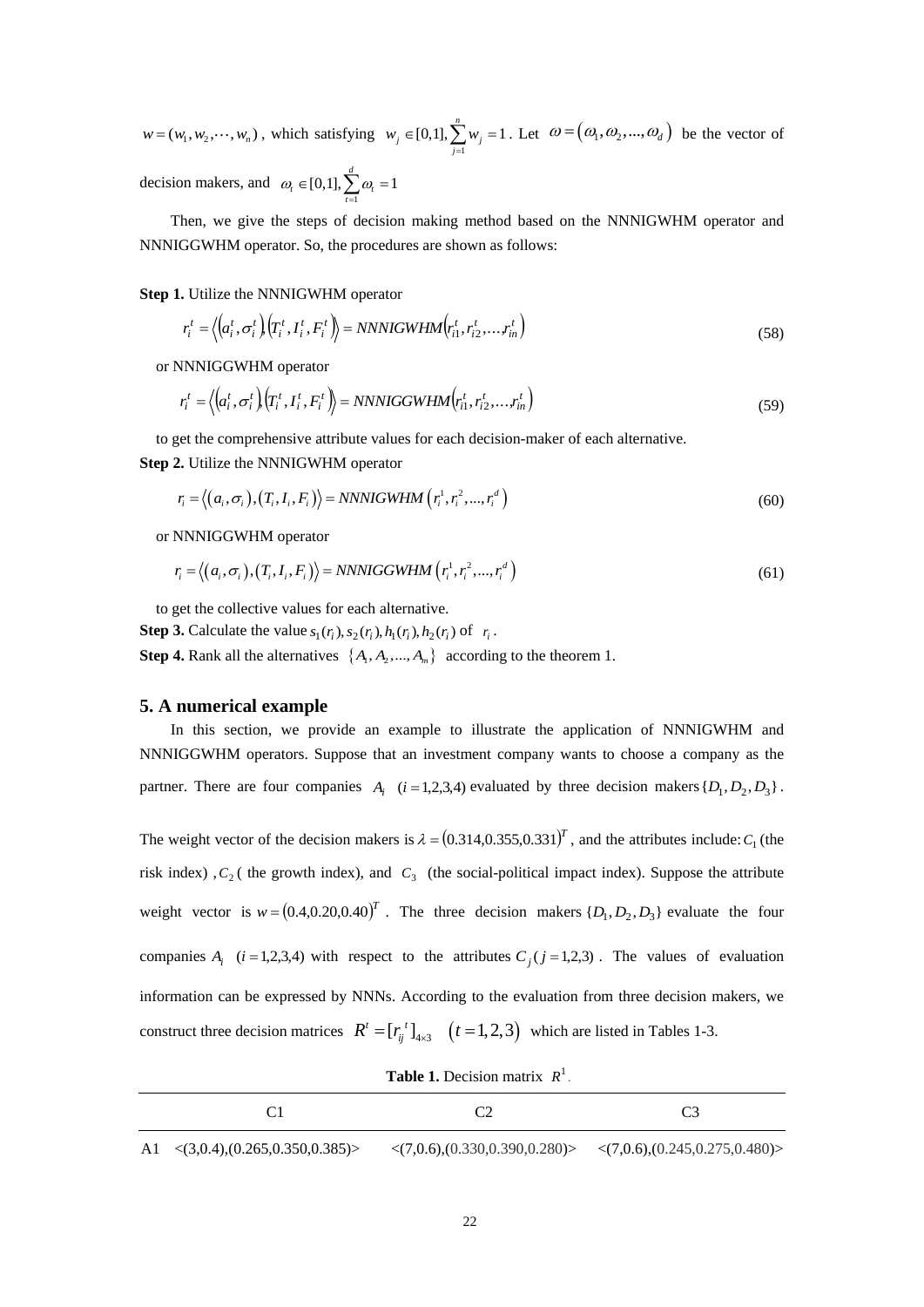| A2 $\langle (4,0.2), (0.345, 0.245, 0.410) \rangle$       | $\langle (8,0.4), (0.430, 0.290, 0.280) \rangle$ | $\langle (5,0.3), (0.245, 0.375, 0.380) \rangle$ |
|-----------------------------------------------------------|--------------------------------------------------|--------------------------------------------------|
| A3 $\langle (3,0.2), (0.365, 0.300, 0.335) \rangle$       | $\langle (6,0.2), (0.480, 0.315, 0.205) \rangle$ | $\langle (6,0.4), (0.340, 0.370, 0.290) \rangle$ |
| $A4 \quad \langle (5,0.5), (0.430, 0.300, 0.270) \rangle$ | $\langle (7,0.5), (0.460, 0.245, 0.295) \rangle$ | $\langle (7,0.2), (0.310, 0.520, 0.170) \rangle$ |

# **Table 2.** Decision matrix  $R^2$ .

| C1                                                  | C2 | C <sub>3</sub>                                                                                    |
|-----------------------------------------------------|----|---------------------------------------------------------------------------------------------------|
| A1 $\langle (3,0.4), (0.125, 0.470, 0.405) \rangle$ |    | $\langle (5,0.4), (0.220, 0.420, 0.360) \rangle$ $\langle (5,0.3), (0.345, 0.490, 0.165) \rangle$ |
| A2 $\langle (4,0.3), (0.355, 0.315, 0.330) \rangle$ |    | $\langle (6,0.7), (0.300, 0.370, 0.330) \rangle$ $\langle (7,0.6), (0.205, 0.630, 0.165) \rangle$ |
| A3 $\langle (3,0.2), (0.315, 0.380, 0.305) \rangle$ |    | $\langle (5,0.6), (0.330, 0.565, 0.105) \rangle$ $\langle (7,0.2), (0.280, 0.520, 0.200) \rangle$ |
| A4 $\langle (5,0.5), (0.365, 0.365, 0.270) \rangle$ |    | $\langle (4,0.5), (0.355, 0.320, 0.325) \rangle$ $\langle (6,0.4), (0.425, 0.485, 0.090) \rangle$ |
|                                                     |    |                                                                                                   |

## **Table 3.** Decision matrix  $R^3$ .

|                | C <sub>1</sub>                                   | C <sub>2</sub>                                                                                                                                     | C <sub>3</sub>                                                                                    |
|----------------|--------------------------------------------------|----------------------------------------------------------------------------------------------------------------------------------------------------|---------------------------------------------------------------------------------------------------|
| A1             |                                                  | $\langle (3,0.4), (0.260, 0.425, 0.315) \rangle$ $\langle (7,0.6), (0.220, 0.450, 0.330) \rangle$ $\langle (5,0.4), (0.255, 0.500, 0.245) \rangle$ |                                                                                                   |
| A <sub>2</sub> | $\langle (4,0.2), (0.270, 0.370, 0.360) \rangle$ |                                                                                                                                                    | $\langle (8,0.4), (0.320, 0.215, 0.465) \rangle$ $\langle (6,0.7), (0.135, 0.575, 0.290) \rangle$ |
| A3             | $\langle (4,0.5), (0.245, 0.465, 0.290) \rangle$ |                                                                                                                                                    | $\langle (6,0.2), (0.250, 0.570, 0.180) \rangle \langle (5,0.6), (0.175, 0.660, 0.165) \rangle$   |
| A4             | $\langle (5,0.6), (0.390, 0.340, 0.270) \rangle$ |                                                                                                                                                    | $\langle (7,0.5), (0.305, 0.475, 0.220) \rangle \langle (7,0.5), (0.465, 0.485, 0.050) \rangle$   |

#### **5.1 The MAGDM method based on NNNIGWHM operator**

(1) Calculate the comprehensive evaluation values  $r_i^t$  ( $i = 1, 2, 3, 4; t = 1, 2, 3$ ) of each decision maker by formula (58) of the NNNIGWHM operator (suppose  $q = p = 1$ ), we can get  $r_1^1 = \langle (5.450, 0.522), (0.269, 0.324, 0.401), r_2^1 = \langle (5.156, 0.279), (0.322, 0.303, 0.373) \rangle$ ,  $r_3^1 = \langle (4.826, 0.289), (0.330, 0.291, 0.376) \rangle$ ,  $r_4^1 = \langle (6.198, 0.387), (0.369, 0.229, 0.388) \rangle$ ,  $r_1^2 = \langle (4.208, 0.361), (0.469, 0.283, 0.240), r_2^2 = \langle (5.636, 0.502), (0.438, 0.253, 0.287) \rangle$  $r_3^2 = \langle (5.093, 0.281), (0.466, 0.218, 0.303) \rangle$ ,  $r_4^2 = \langle (5.247, 0.461), (0.403, 0.188, 0.389) \rangle$ ,  $r_1^3 = \langle (4.583, 0.438), (0.459, 0.287, 0.251), r_2^3 = \langle (5.573, 0.461), (0.412, 0.347, 0.227) \rangle$  $r_3^3 = \langle (4.777, 0.501), (0.558, 0.214, 0.218) \rangle, r_4^3 = \langle (6.198, 0.543), (0.420, 0.144, 0.408) \rangle,$ (2) Calculate the collective overall values  $r_i$  ( $i = 1,2,3,4$ ) by formula (60) of the NNNIGWHM operator (suppose  $q = p = 1$ ), we can get

$$
r_1 = \langle (4.678, 0.433), (0.250, 0.422, 0.323), r_2 = \langle (5.416, 0.419), (0.276, 0.389, 0.323) \rangle
$$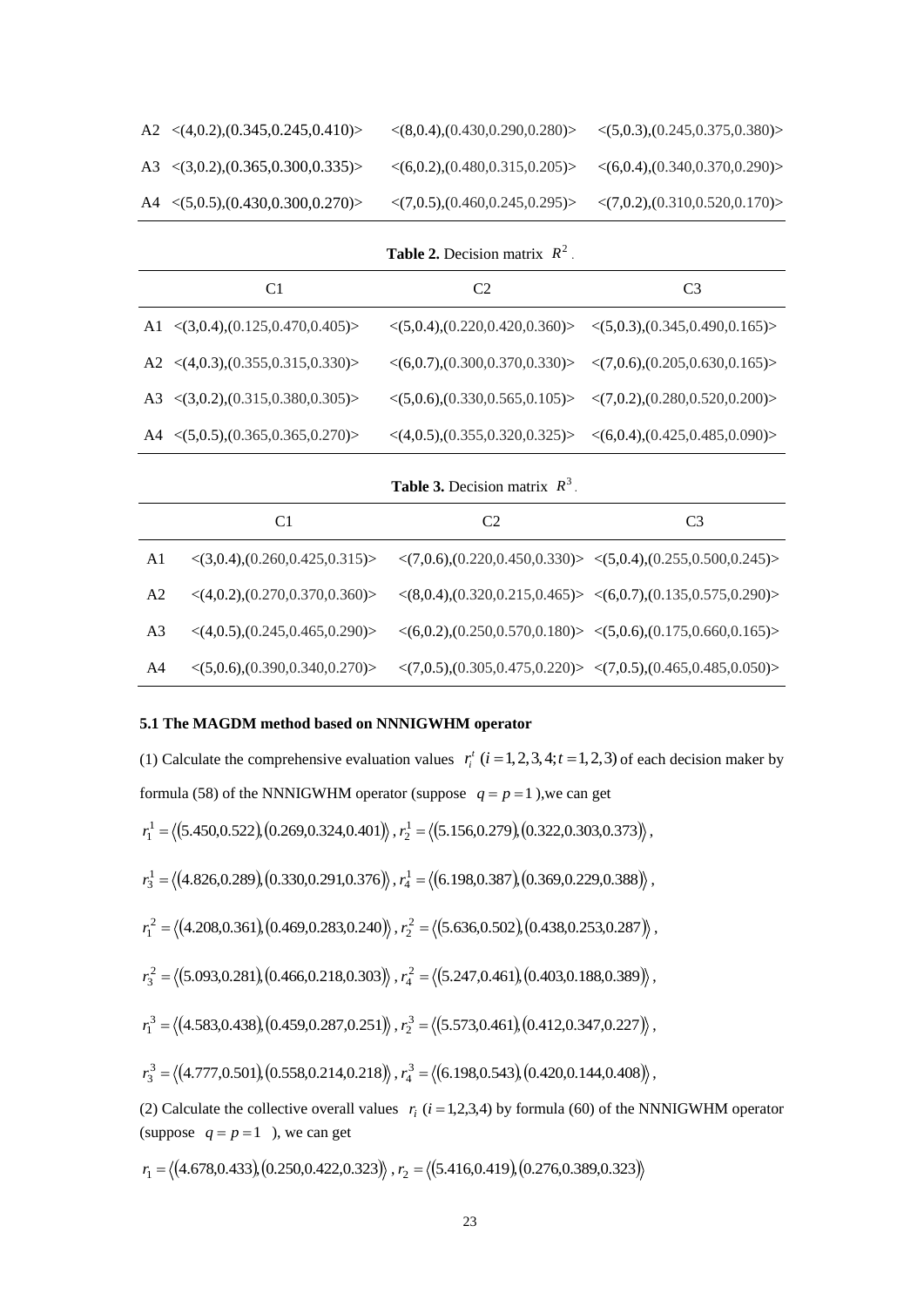(3) Calculate the score functions  $s_1(r_i)$ ,  $s_2(r_i)$  and the accuracy function  $h_1(r_i)$ ,  $h_2(r_i)$  for all i

 $(i=1,2,3,4)$  by formulas (17-18), we can get

 $s_1(r_1) = 7.041$ ,  $s_1(r_2) = 8.470$ ,  $s_1(r_3) = 7.787$ ,  $s_1(r_4) = 10.451$ 

 $s_2(r_1) = 0.652$ ,  $s_2(r_2) = 0.656$ ,  $s_2(r_3) = 0.573$ ,  $s_2(r_4) = 0.833$ 

 $h_1(r_1) = 10.062$ ,  $h_1(r_2) = 11.968$ ,  $h_1(r_3) = 10.145$ ,  $h_1(r_4) = 12.639$ 

 $h_2(r_1) = 0.932$ ,  $h_2(r_2) = 0.927$ ,  $h_2(r_3) = 0.746$ ,  $h_2(r_4) = 1.008$ 

(4) According to the score functions  $s_1(r_i)$  ( $i = 1,2,3,4$ ), we can rank the alternatives  $A_1, A_2, A_3, A_4$ show as follows

$$
A_4 \succ A_2 \succ A_3 \succ A_1
$$

So, we get the best alternatives is  $A_4$ .

## **5.2 The MAGDM method based on NNNIGGWHM operator**

(1)Calculate the comprehensive evaluation values  $r_i^t$  ( $i = 1, 2, 3, 4; t = 1, 2, 3$ ) of each decision maker by

formula (59) of the NNNIGGWHM operator (suppose  $q = p = 1$ ), we can get

$$
r_1^1 = \langle (5.342, 0.540), (0.274, 0.333, 0.394), r_2^1 = \langle (5.325, 0.286), (0.326, 0.308, 0.365) \rangle,
$$

$$
r_3^1 = \langle (4.791, 0.279), (0.385, 0.331, 0.284), r_4^1 = \langle (6.249, 0.425), (0.390, 0.373, 0.240) \rangle,
$$

$$
r_1^2 = \langle (4.222, 0.389), (0.221, 0.464, 0.307), r_2^2 = \langle (5.576, 0.512), (0.279, 0.459, 0.270) \rangle,
$$

$$
r_3^2 = \langle (4.863, 0.342), (0.306, 0.488, 0.217), r_4^2 = \langle (5.071, 0.477), (0.384, 0.400, 0.220) \rangle,
$$

$$
r_1^3 = \langle (4.667, 0.466), (0.247, 0.461, 0.293), r_2^3 = \langle (5.700, 0.452), (0.225, 0.413, 0.364) \rangle,
$$

$$
r_3^3 = \langle (4.880, 0.495), (0.218, 0.572, 0.216), r_4^3 = \langle (6.249, 0.557), (0.393, 0.435, 0.178), (0.393, 0.435, 0.178), (0.393, 0.435, 0.178), (0.393, 0.435, 0.178), (0.393, 0.435, 0.178), (0.393, 0.435, 0.178), (0.393, 0.435, 0.178), (0.393, 0.435, 0.178), (0.393, 0.435, 0.178), (0.393, 0.435, 0.178), (0.393, 0.435, 0.178), (0.393, 0.435, 0.178), (0.393, 0.435, 0.178), (0.393, 0.435, 0.178), (0.393, 0.435, 0.178), (0.393, 0.435, 0.178), (0.393, 0.435, 0.178), (0.393, 0.435, 0.178), (0.393, 0.435, 0.178), (0.393, 0.435, 0.178), (0.393, 0.435, 0.178), (0.393, 0.435, 0.178), (0.393, 0.435, 0.178), (0.393, 0.435, 0.178), (0.393, 0.435, 0.178), (0.393, 0.435, 0.178), (0.393, 0.435, 0.178), (0.393, 0.435, 0.178), (0.393, 0.435, 0.178), (0.393, 0.435, 0.178), (0.393, 0.435, 0.178), (0.393, 0.435, 0.178), (0.393, 0.435, 0.178), (
$$

(2) Calculate the collective overall values  $r_i$  ( $i = 1,2,3,4$ ) by formula (61) of the NNNIGGWHM operator (suppose  $q = p = 1$ ), we can get

$$
r_1 = \langle (4.723, 0.462), (0.247, 0.422, 0.332), r_2 = \langle (5.533, 0.422), (0.275, 0.397, 0.333) \rangle
$$

$$
r_3 = \langle (4.845, 0.378), (0.298, 0.470, 0.239) \rangle, r_4 = \langle (5.829, 0.490), (0.389, 0.403, 0.213) \rangle
$$

 $r_1 = ((4.860,0.358),0.298,0.453,0.243), r_2 = ((5.804,0.463),0.391,0.402,0.189),$ <br>
3)Calculate the score functions  $h_1(r)$ ,  $h_2(r)$  and the eccentracy function  $h_3(r)$ ,  $h_5(r) = 7.941$ ,  $x_1(r_2) = 8.470$ ,  $x_1(r_2) = 7.787$ ,  $x_1(r_2) =$ (3) Calculate the score functions  $s_1(r_i)$ ,  $s_2(r_i)$  and the accuracy function  $h_1(r_i)$ ,  $h_2(r_i)$  for all i  $(i=1,2,3,4)$  by formula (17-18), we can get  $s_1(r_1) = 7.047$ ,  $s_1(r_2) = 8.549$ ,  $s_1(r_3) = 7.696$ ,  $s_1(r_4) = 10.333$  $s_2(r_1) = 0.689$ ,  $s_2(r_2) = 0.652$ ,  $s_2(r_3) = 0.600$ ,  $s_2(r_4) = 0.869$  $h_1(r_1) = 10.186$ ,  $h_1(r_2) = 12.238$ ,  $h_1(r_3) = 10.015$ ,  $h_1(r_4) = 12.820$  $h_2(r_1) = 0.997$ ,  $h_2(r_2) = 0.934$ ,  $h_2(r_3) = 0.781$ ,  $h_2(r_4) = 1.078$ (4) According to the score functions  $s_1(r_i)$  ( $i = 1,2,3,4$ ), we can rank the alternatives  $A_1, A_2, A_3, A_4$ 

show as follows

$$
A_4 \succ A_2 \succ A_3 \succ A_1
$$

So, we get the best alternatives is  $A_4$ .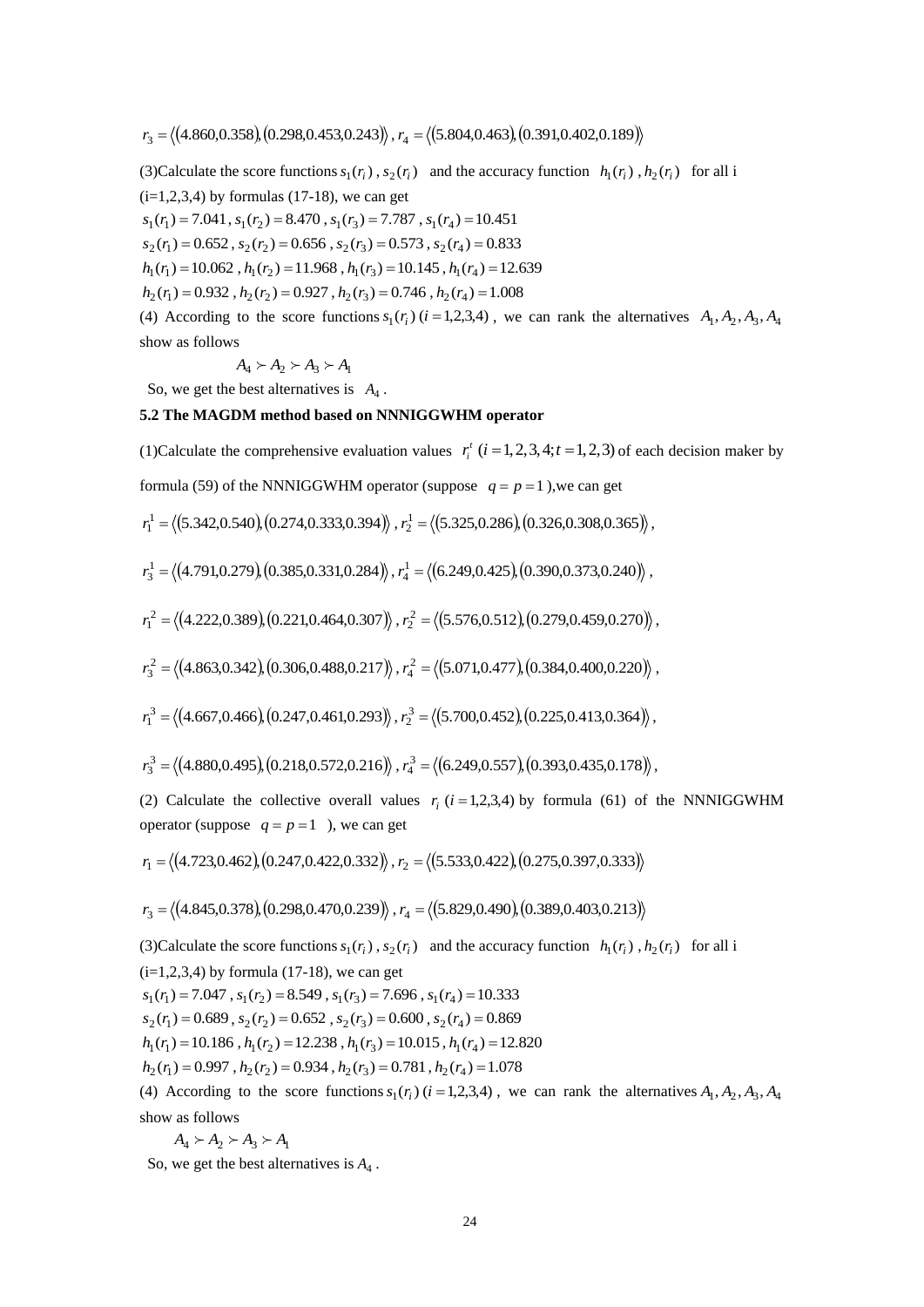#### **5.3 Analysis on the effect of the parameters** *p*,*q*

| p, q            | $s_1(r_i)$                              | ranking                             |
|-----------------|-----------------------------------------|-------------------------------------|
| $p = 0, q = 1$  | $s_1(r_1) = 7.376$ , $s_1(r_2) = 8.635$ | $A_4 \succ A_2 \succ A_3 \succ A_1$ |
|                 | $s_1(r_3) = 7.790, s_1(r_4) = 10.029$   |                                     |
| $p = 0, q = 10$ | $s_1(r_1) = 9.917, s_1(r_2) = 11.626$   | $A_4 \succ A_2 \succ A_3 \succ A_1$ |
|                 | $s_1(r_3) = 10.507, s_1(r_4) = 12.725$  |                                     |
| $p = 1, q = 0$  | $s_1(r_1) = 6.210, s_1(r_2) = 8.047$    | $A_4 \succ A_2 \succ A_3 \succ A_1$ |
|                 | $s_1(r_3) = 7.052$ , $s_1(r_4) = 9.775$ |                                     |
| $p = 10, q = 0$ | $s_1(r_1) = 9.745, s_1(r_2) = 11.534$   | $A_4 \succ A_2 \succ A_3 \succ A_1$ |
|                 | $s_1(r_3) = 10.289, s_1(r_4) = 11.715$  |                                     |
| $p = 1, q = 1$  | $s_1(r_1) = 7.041, s_1(r_2) = 8.470$    | $A_4 \succ A_2 \succ A_3 \succ A_1$ |
|                 | $s_1(r_3) = 7.787, s_1(r_4) = 10.451$   |                                     |
| $p = 1, q = 10$ | $s_1(r_1) = 9.635, s_1(r_2) = 11.380$   | $A_4 \succ A_2 \succ A_3 \succ A_1$ |
|                 | $s_1(r_3) = 10.308, s_1(r_4) = 12.502$  |                                     |
| $p = 10, q = 1$ | $s_1(r_1) = 9.758, s_1(r_2) = 11.394$   | $A_4 \succ A_2 \succ A_3 \succ A_1$ |
|                 | $s_1(r_3) = 10.285, s_1(r_4) = 11.758$  |                                     |
| $p=10, q=10$    | $s_1(r_1) = 10.430, s_1(r_2) = 12.126$  | $A_4 \succ A_2 \succ A_3 \succ A_1$ |
|                 | $s_1(r_3) = 10.979, s_1(r_4) = 12.558$  |                                     |

| <b>Table 4</b> Ordering of the alternatives by the different parameters p and q in NNNIGWHM operator |  |  |  |
|------------------------------------------------------------------------------------------------------|--|--|--|
|                                                                                                      |  |  |  |

**Table 5** Ordering of the alternatives by the different parameters *p* and *q* in NNNIGGWHM operator

| p, q             | $s_1(r_i)$                               | ranking                             |
|------------------|------------------------------------------|-------------------------------------|
| $p = 0, q = 1$   | $s_1(r_1) = 7.334, s_1(r_2) = 8.362$     | $A_4 \succ A_2 \succ A_3 \succ A_1$ |
|                  | $s_1(r_3) = 7.799, s_1(r_4) = 10.879$    |                                     |
| $p = 0, q = 10$  | $s_1(r_1) = 6.720, s_1(r_2) = 7.324$     | $A_4 \succ A_2 \succ A_3 \succ A_1$ |
|                  | $s_1(r_3) = 7.127, s_1(r_4) = 9.977$     |                                     |
| $p = 1, q = 0$   | $s_1(r_1) = 6.337, s_1(r_2) = 8.463$     | $A_4 \succ A_2 \succ A_3 \succ A_1$ |
|                  | $s_1(r_3) = 7.111$ , $s_1(r_4) = 9.813$  |                                     |
| $p = 10, q = 0$  | $s_1(r_1) = 7.334, s_1(r_2) = 8.362$     | $A_4 \succ A_2 \succ A_3 \succ A_1$ |
|                  | $s_1(r_3) = 6.406$ , $s_1(r_4) = 9.161$  |                                     |
| $p = 1, q = 1$   | $s_1(r_1) = 7.047, s_1(r_2) = 8.549$     | $A_4 \succ A_2 \succ A_3 \succ A_1$ |
|                  | $s_1(r_3) = 7.696$ , $s_1(r_4) = 10.333$ |                                     |
| $p = 1, q = 10$  | $s_1(r_1) = 6.732, s_1(r_2) = 7.475$     | $A_4 \succ A_2 \succ A_3 \succ A_1$ |
|                  | $s_1(r_3) = 7.167, s_1(r_4) = 9.937$     |                                     |
| $p = 10, q = 1$  | $s_1(r_1) = 6.110, s_1(r_2) = 7.406$     | $A_4 \succ A_2 \succ A_3 \succ A_1$ |
|                  | $s_1(r_3) = 6.550, s_1(r_4) = 9.288$     |                                     |
| $p = 10, q = 10$ | $s_1(r_1) = 6.403$ , $s_1(r_2) = 7.210$  | $A_4 \succ A_2 \succ A_3 \succ A_1$ |
|                  | $s_1(r_3) = 6.793$ , $s_1(r_4) = 9.471$  |                                     |

Obviously, in this example, the ranking of the alternatives is unchanged regardless of the parameters p and q. In general, we can use the parameters  $p = 1$ ,  $q = 1$  in real applications because it is simple and it can also consider the correlations of inputs.

# **6. Conclusions**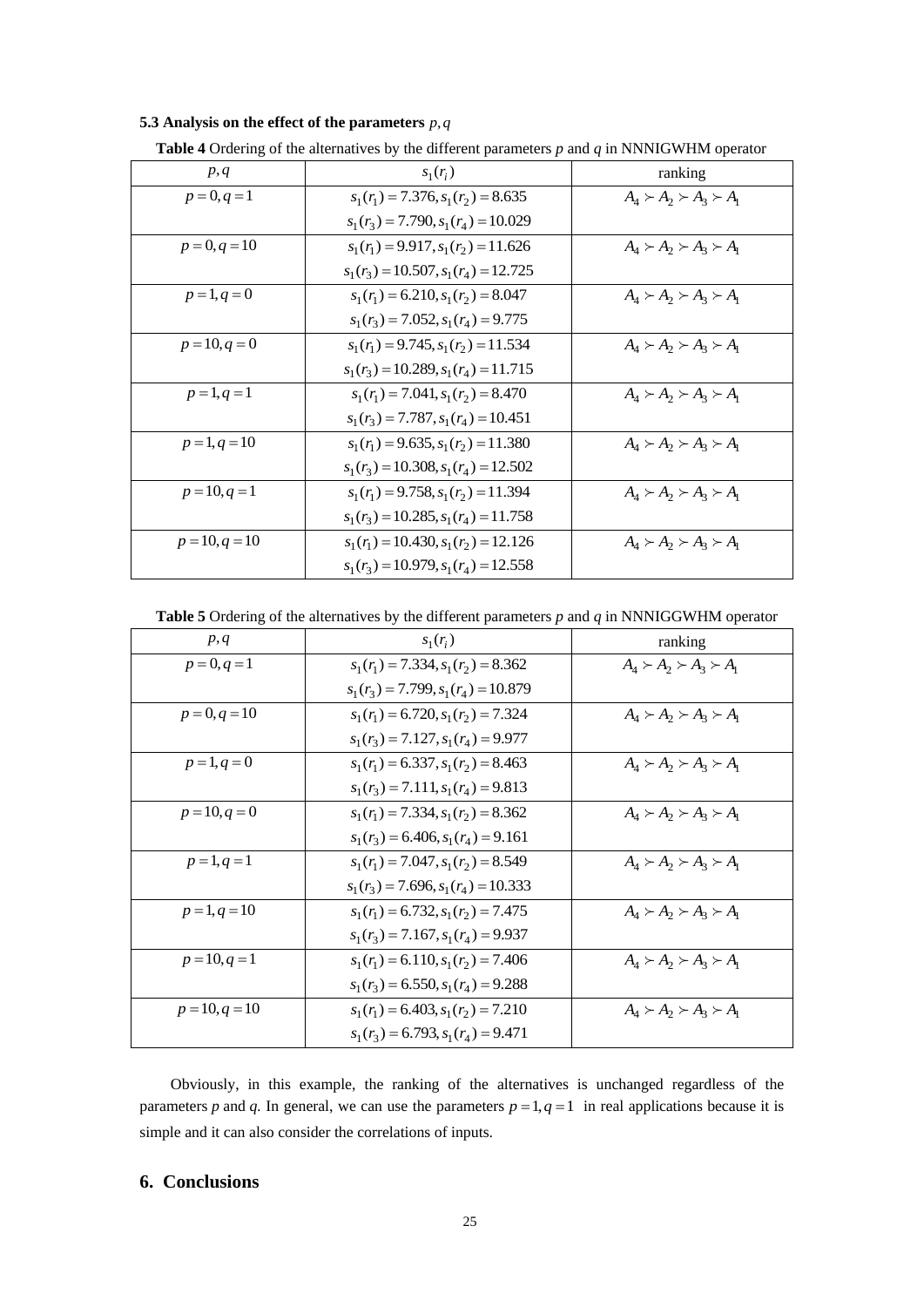The multiple attribute group decision making problems are an important research topic, and they have the wide applications in real world. However, the attribute values in MAGDM problems are often uncertain, and they are difficult to be expressed by crisp numbers. In this paper, we proposed the normal neutrosophic numbers (NNNs) which are the generalization of FS, IFS, NS, NFN, and so on, and it not only can handle incompleteness, indeterminacy and inconsistency of evaluation information but also can handle the information of normal distribution. Obviously, NNNs can provide an easier way to express the uncertain information. In addition, Heronian mean (HM) operator has the characteristic of capturing the correlations of the aggregated arguments, and the traditional HM operator cannot process the NNNs, So, we extend HM operator to process the information with NNNs, and propose some normal neutrosophic number Heronian mean (NNNHM) operators, including the normal neutrosophic number improved generalized weighted Heronian mean (NNNIGWHM) operator and the normal neutrosophic number improved generalized geometric weighted Heronian mean (NNNIGGWHM) operator. Furthermore, we propose two multiple attribute group decision making methods respectively based on the NNNIGWHM and NNNIGGWHM operators, which have the advantages that they can take the correlations of the aggregated attributes into consideration. Finally, we give an illustrative example to demonstrate the practicality and effectiveness of the two methods, and analyze the influence of the parameters  $p$  and  $q$  on the two orderings. In the further research, we will continue studying the applications of two new methods, or some new aggregation operators for NNNs, such as power operator and priority operator for NNNs, etc.

### **Acknowledgment**

This paper is supported by the National Natural Science Foundation of China (Nos. 71471172 and 71271124), the Humanities and Social Sciences Research Project of Ministry of Education of China (No. 13YJC630104), Shandong Provincial Social Science Planning Project (No. 13BGLJ10), the Natural Science Foundation of Shandong Province (No.ZR2011FM036), and Graduate education innovation projects in Shandong Province (SDYY12065).

#### **References**

- [1] L. A. Zadeh, Fuzzy sets, Information and Control 8(1965)338-356.
- [2] K.T. Atanassov, Intuitionistic fuzzy sets, Fuzzy Sets and Systems 20 (1986) 87–96.
- [3] F. Smarandache, A unifying field in logics. neutrosophy: Neutrosophic probability, set and logic, American Research Press, Rehoboth , 1999.
- [4] H. Wang, F. Smarandache, Y. Zhang, R. Sunderraman, Single valued neutrosophic sets, Proc Of 10th 476 Int Conf on Fuzzy Theory and Technology, Salt Lake City, 477 Utah. 2005.
- [5] H. Wang, F. Smarandache, Y. Zhang, et al. Interval neutrosophic sets and logic: Theory and applications in computing, Hexis, Phoenix, AZ. 2005.
- [6] M.S. Yang, CH Ko, On a class of fuzzy c-numbers clustering procedures for fuzzy data, Fuzzy Sets and Systems 84 (1996) 49–60.
- [7] J.Q. Wang, H.B. Li, Multi-criteria decision-making method based on aggregation operators for intuitionistic linguistic fuzzy numbers, Control and Decision 25(10)(2010)1571–1574,1584.
- [8] Beliakov, G., Pradera, A., Calvo, T.. Aggregation Functions: a Guide for Practitioners, Berlin:New York: Springer, 2007.